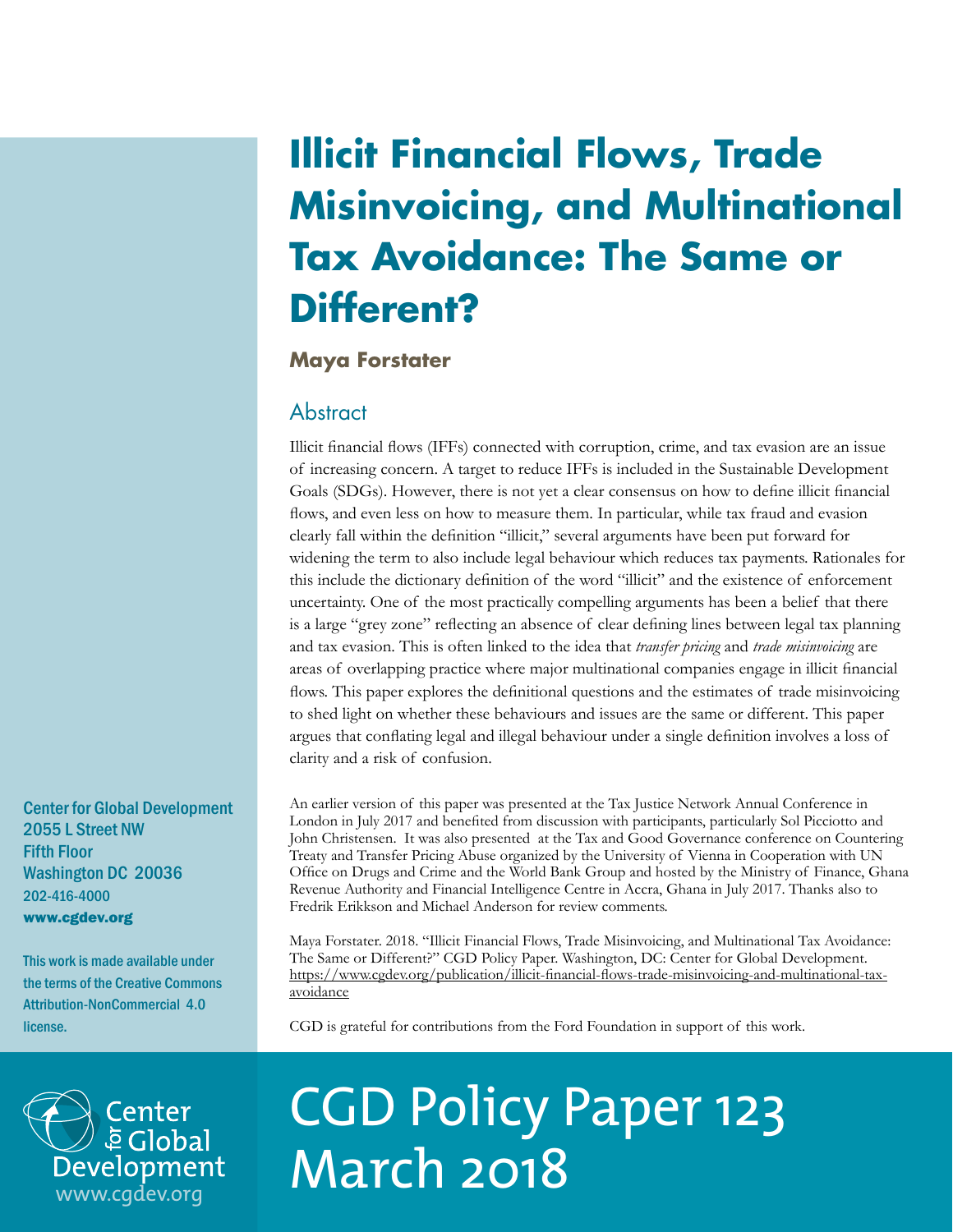## **Contents**

| 3. "Trade misinvoicing": the meeting point between IFFs and avoidance? 10                |
|------------------------------------------------------------------------------------------|
| 3.1 Problem I: Gaps and mismatches in trade data don't reliably reflect misinvoicing .12 |
|                                                                                          |
| 3.3 Problem III: Findings from trade misinvoicing studies do not reflect corporate       |
|                                                                                          |
| 4. "Tax-havens": The meeting point between IFFs and tax avoidance? 27                    |
|                                                                                          |
|                                                                                          |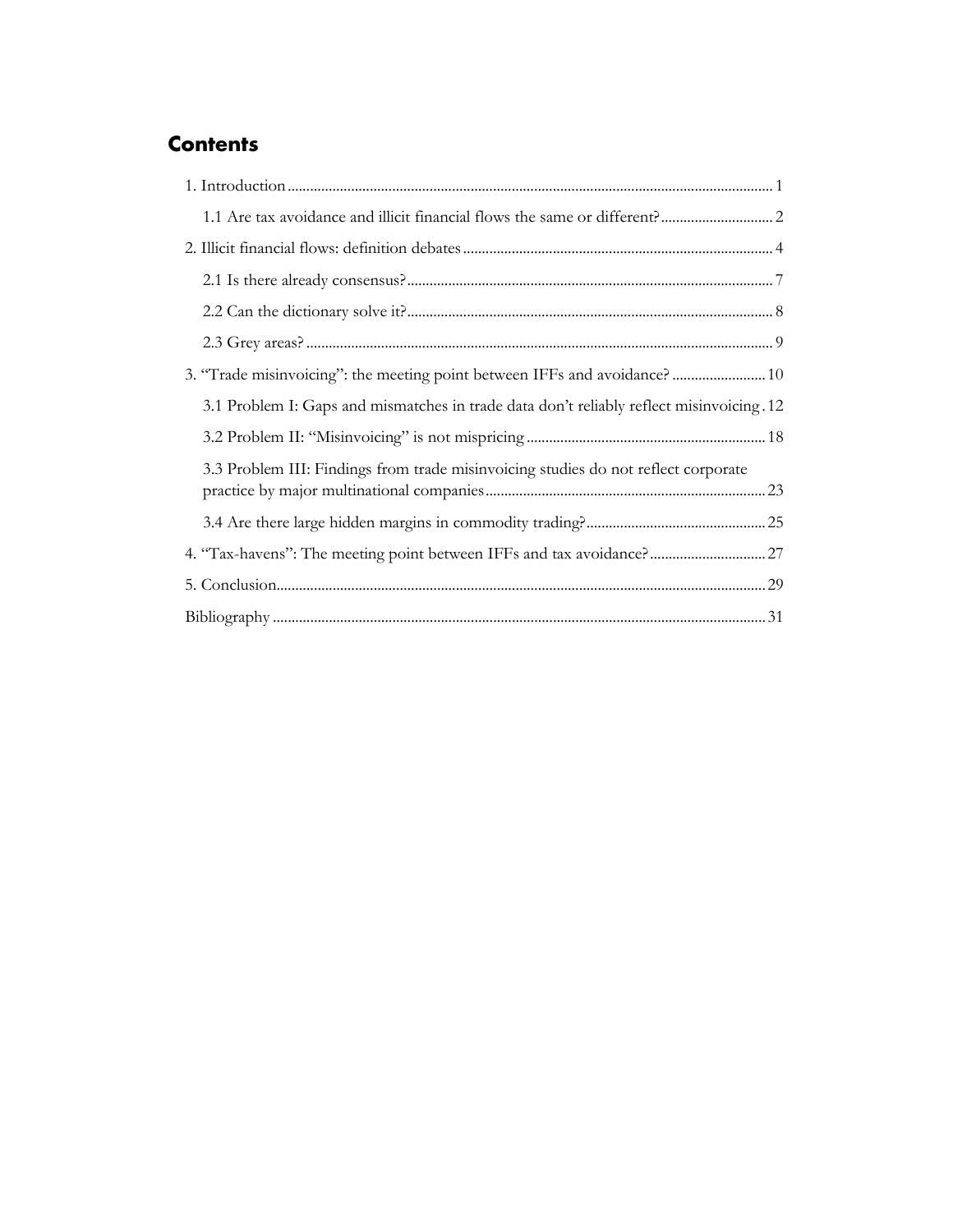## <span id="page-2-0"></span>**1. Introduction**

Illicit financial flows (IFFs) have become an issue of increasing concern over the past 20 years, reflecting the damage wrought by kleptocracy, corruption, state capture, and organised crime. Focusing on cross-border financial flows in particular highlights the role of international banks, real estate, and corporate legal structures as vehicles for enabling illgotten gains to be kept out of the reach of law enforcement.

The need for international cooperation to assist countries in tracking, tracing, and retrieving assets across borders and to prevent impunity is increasingly well recognised. In 2000 the UN General Assembly adopted the Convention Against Transnational Organised Crime, including a commitment to criminalise the transfer, concealment, or disguise of assets of illicit origin. In 2001 the Economic and Social Council agreed a resolution (2001/13) to strengthen international cooperation in preventing and combating the transfer of funds of illicit origin derived from acts of corruption, and in 2005 the UN Convention Against Corruption (UNCAC) was adopted, including commitments on returning stolen assets. Since the 9/11 attack in 2001 there has also been increasing in focus on financial networks that support terrorism, as part of anti-money laundering controls.

Cross-border flows of money (or other assets) associated with crime, corruption, and tax evasion are diverse, and by their nature hard to measure. However, large estimates of the scale of illicit financial flows have played a key role in attracting attention and encouraged political momentum. In 2004, Transparency International estimated that ten of the most notoriously corrupt heads of state such as Ferdinand Marcos of the Philippines, Sani Abacha of Nigeria, and Suharto of Indonesia had together embezzled as much as US\$60 billion from their countries over the previous 20 years (Transparency International 2004). In the same year Peter Reuter and Edwin Truman's book "Chasing Dirty Money: The Fight Against Money Laundering" reviewed emerging global estimates of the proceeds of crime and corruption hidden through money laundering, and concluded they were likely to amount to several hundreds of billions of dollars annually. In 2005 Raymond Baker published his seminal book *Capitalism's Achilles Heel: Dirty Money and How to Renew the Free Market System* in which he set out a global estimate of illicit financial flows in the hundreds of billions. He went on to found the NGO Global Financial Integrity "with the aim of quantifying and studying the flow of illegal money while promoting public policy solutions to curtail it," which has popularised figures in the order of one trillion dollars in annual illicit financial flows from developing countries.<sup>[1](#page-2-1)</sup>

In 2007 the government of Norway called on the World Bank to undertake a study of IFFs. However, finding the concept too poorly understood to support quantification, the Bank instead began by convening the first major international conference on the topic, commissioning analytic contributions from diverse experts. This culminated in the publication of *Draining Development* (World Bank, 2012). The book highlighted confusion and contestation at every level of the issue; What does "IFFs" include? What do we know about

 $\ddot{\phantom{a}}$ 

<span id="page-2-1"></span><sup>1</sup> [www.gfintegrity.org/about](http://www.gfintegrity.org/about)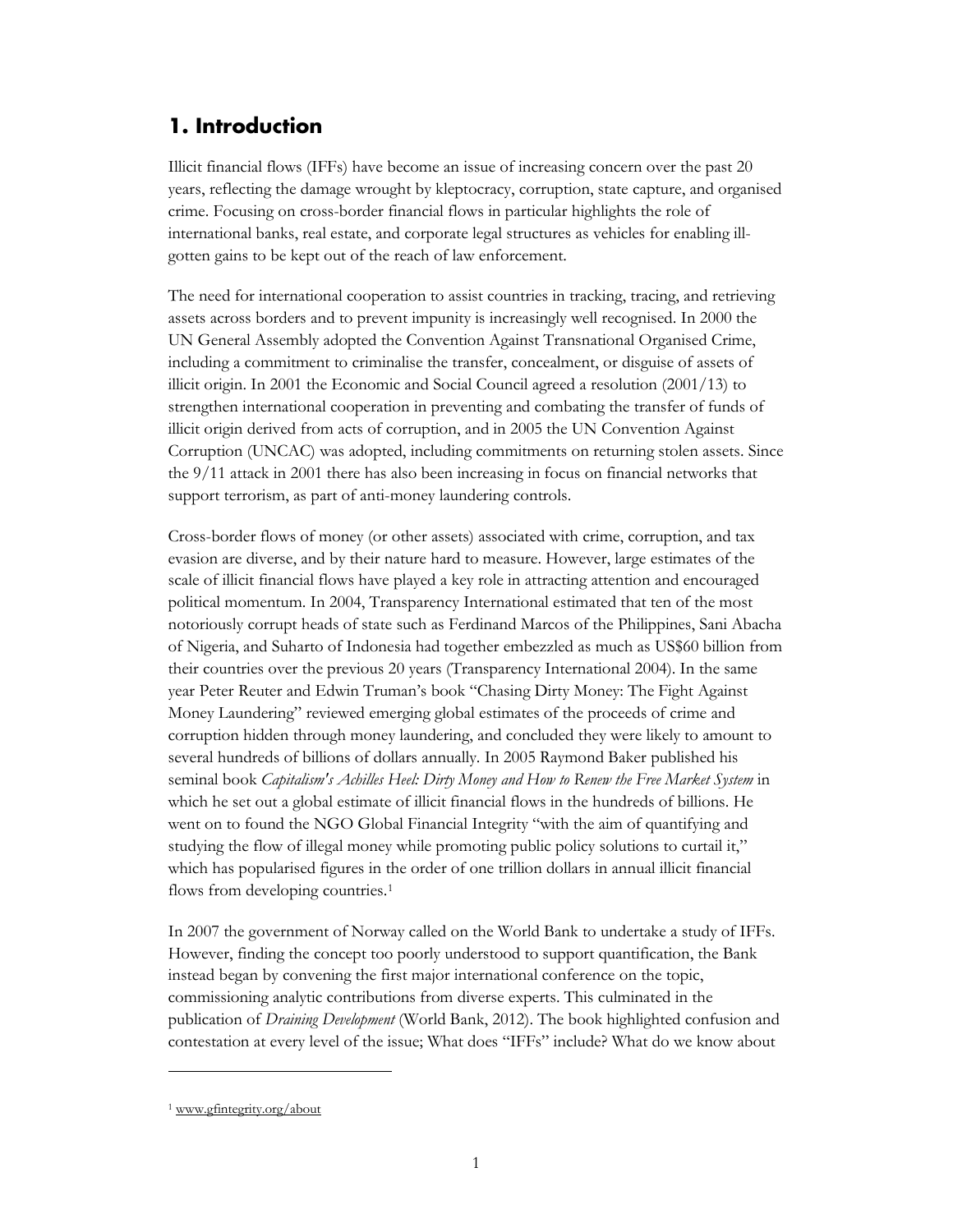them? How can they be measured? What damage do they do? How should they best be addressed? Reuter, as editor, concluded that illicit financial flows are diverse and that we know too little to take the reductionist approach of assuming that each dollar (whether related to grand corruption, criminal enterprise, tax fraud and evasion, or evasion of capital controls) does equal damage, or that they can all be dealt with through a single set of actions. He argued that focusing on "black box" aggregate figures obscures the causes and consequences of different streams and that "it is not clear how much effort should go toward halting illicit flows, as opposed to dealing with the underlying phenomena."

In 2015 IFFs was included in the Sustainable Development Goals (SDGs) under target 16.4 to "significantly reduce illicit financial and arms flows, strengthen the recovery and return of stolen assets and combat all forms of organised crime." It was agreed that this would be measured using the indicator "total value of inward and outward illicit financial flows."

The setting of this target and concrete indicator might perhaps suggest that in the ten years since the first conference on illicit financial flows there must have been significant progress in resolving the definitional questions, as well as breakthroughs in understanding and measurement. In fact the state of knowledge and consensus has hardly advanced, and debates are often confused.[2](#page-3-1)

## <span id="page-3-0"></span>**1.1 Are tax avoidance and illicit financial flows the same or different?**

One question which needs to be answered in clarifying, defining, measuring, and effectively tackling illicit financial flows is whether the concept should primarily concern financial flows that relate to illegal actions, or whether a broader conception should be used that takes in tax avoidance by multinational enterprises (so-called **base erosion and profit shifting or BEPS**).

While these may seem like quite distinct areas of concern it is often that legal transactions and practices that result low tax bills should also be included under the umbrella of illicit financial flows.

One argument is that not only *should* corporate tax avoidance be included as part of IFFs, but that it *already is*. In particular this view has been put forward by the NGOs the Tax Justice Network (TJN) and the Global Alliance for Tax Justice (GATJ) and the Independent Commission for Reform of International Corporate Taxation (ICRICT) in letters to the UN Secretary General. They argue that this is a settled matter and "no amount of reinterpretation or redefinition can raise any legitimate question over this point" (see Box 1).

 $\overline{a}$ 

<span id="page-3-1"></span><sup>2</sup> See the review of the state of knowledge and understanding of illicit financial flows at the end of 2017 by Frederik Erikkson for the U4 Anti Corruption Resource Centre[: https://medium.com/u4-anti-corruption](https://medium.com/u4-anti-corruption-resource-centre/iff-definitions-3f3d0ba106c3)[resource-centre/iff-definitions-3f3d0ba106c3](https://medium.com/u4-anti-corruption-resource-centre/iff-definitions-3f3d0ba106c3)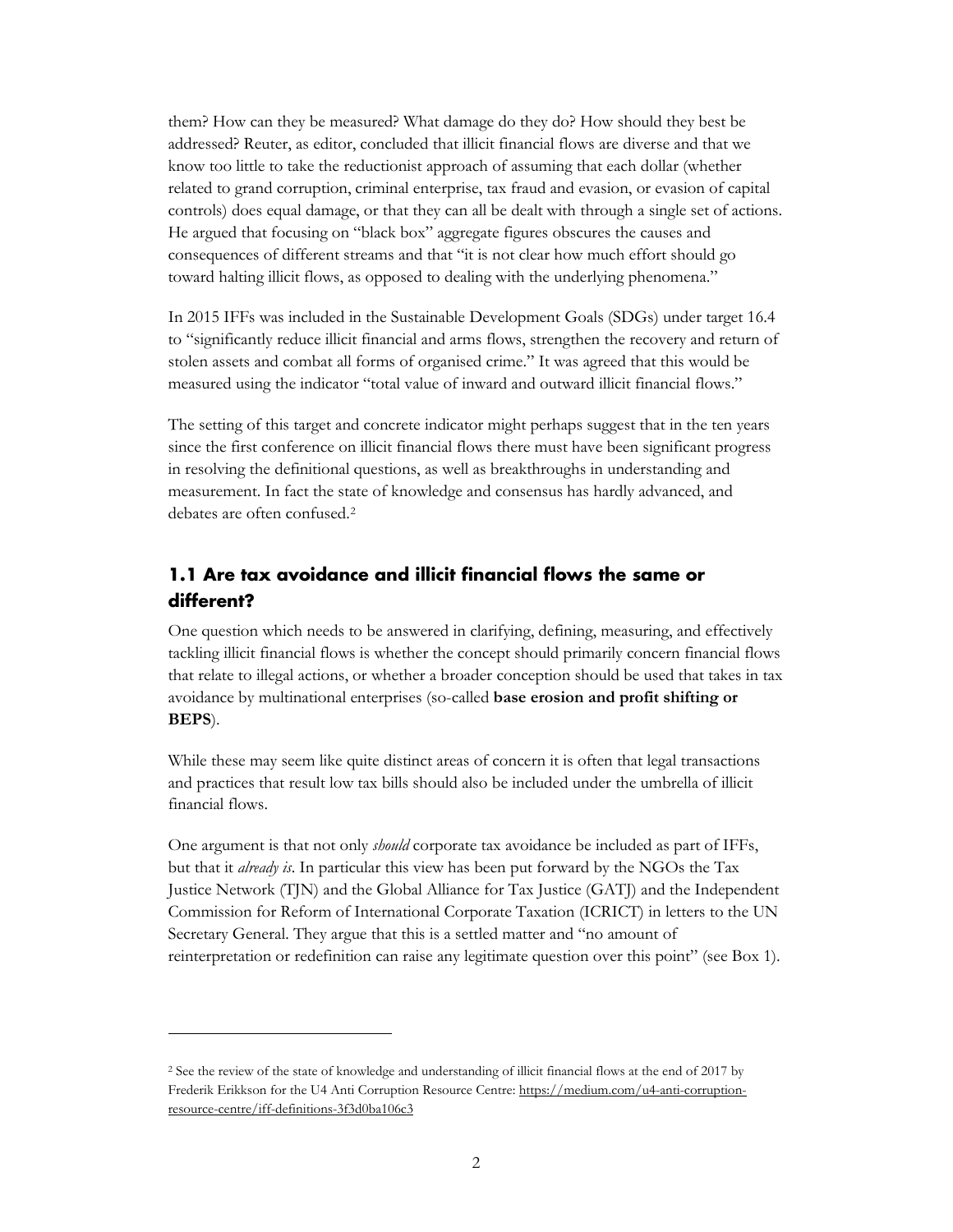#### **Box 1: Letters to the Secretary General**

**Global Alliance for Tax Justice:** "The global agreement reached in the Sustainable Development Goals to seek to reduce illicit financial flows is an agreement that clearly covers tax avoidance by multinational companies. No amount of reinterpretation or redefinition can raise any legitimate question over this point. But the effort now to exclude tax avoidance retrospectively is well underway."

**Independent Commission for Reform of International Corporate Taxation:** We understand that some actors within the UN system are lobbying for a redefinition of the term 'illicit financial flows' in order retrospectively to exclude tax avoidance by multinational companies from the definition. Such a course of action represents a clear threat to the SDG contribution of domestic resource mobilization, and will also undermine confidence in the UN's ability to deliver honestly on what member states have previously agreed upon.

[https://www.taxjustice.net/2017/06/23/un-must-defend-target-curtail-multinational-companies](https://www.taxjustice.net/2017/06/23/un-must-defend-target-curtail-multinational-companies-tax-abuse/)[tax-abuse/](https://www.taxjustice.net/2017/06/23/un-must-defend-target-curtail-multinational-companies-tax-abuse/)

Sometimes this argument is made "by the numbers"; it is often stated that tax related illicit flows through trade misinvoicing attributed to multinational companies make up the largest proportion of illicit financial flows and therefore must be core to the IFFs agenda.

This paper argues that combining legal and illegal activity into a vaguely defined composite category is not something to do lightly, if the overall goal is to strengthen the rule of law, democratic accountability, and the effectiveness of states. It sets out the arguments for and against including BEPS within the definition of illicit financial flows and examines the assumptions behind the methodologies used to calculate popular and influential measures of trade misinvoicing which give rise to the "by the numbers" argument.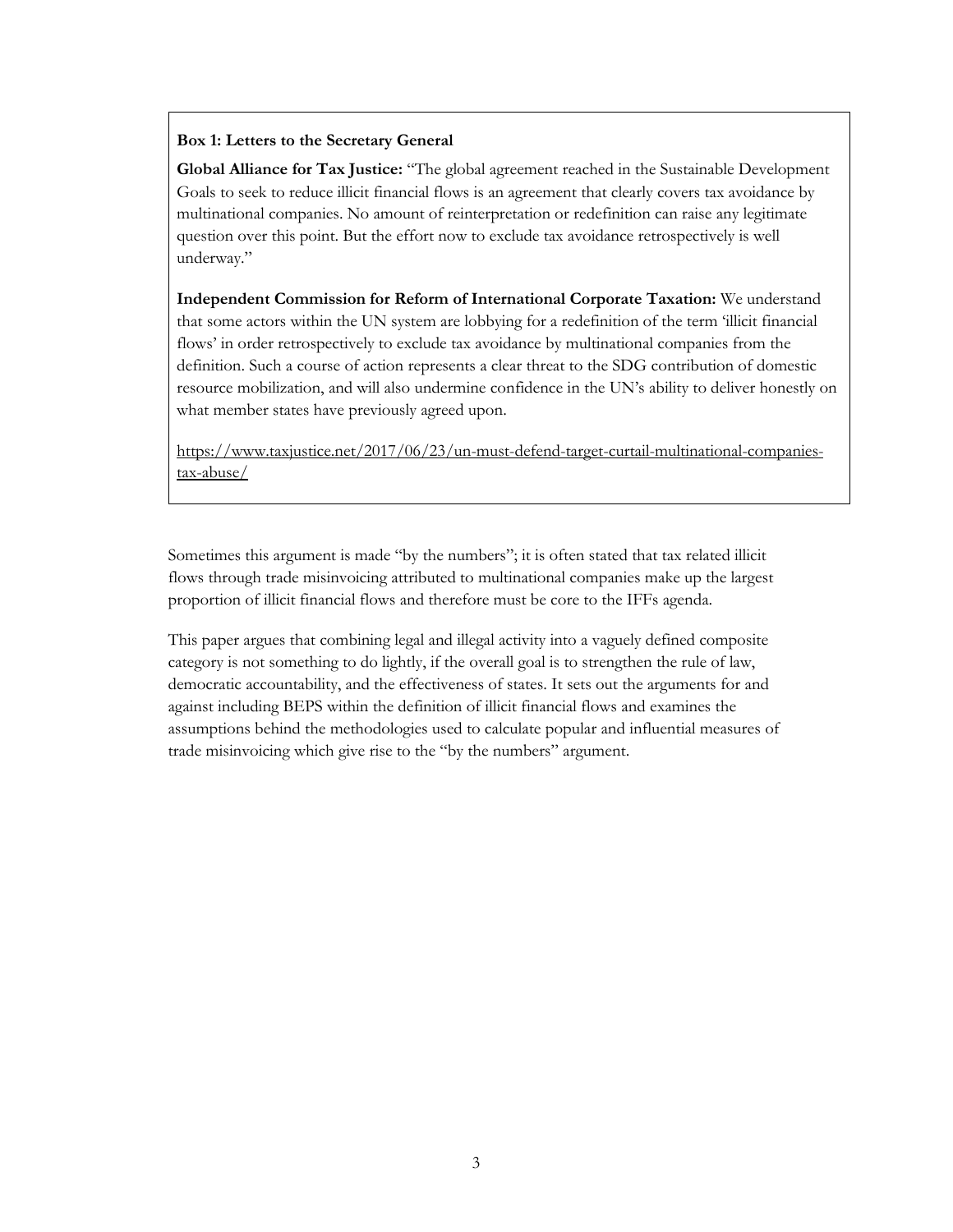## <span id="page-5-0"></span>**2. Illicit financial flows: definition debates**

The most common working definitions of illicit financial flows converge around the core concept of *financial transfers across borders* that are in some way *related to illegal activity* (see Table 1).

| Source                                                                                                    | <b>Working definition</b>                                                                                                                                                                                                                                        |
|-----------------------------------------------------------------------------------------------------------|------------------------------------------------------------------------------------------------------------------------------------------------------------------------------------------------------------------------------------------------------------------|
| African Tax Administrators Forum<br>(2105) Illicit Financial Flows and<br><b>Trade Misinvoicing</b>       | "Illicit Financial Flows (IFF) is defined as any money that is illegally earned,<br>transferred or utilised"                                                                                                                                                     |
| Global Financial Integrity (2015)<br>"Illicit Financial Flows from<br>Developing Countries: 2004-2013"    | "Funds crossing borders [that] are illegally earned, transferred, and/or<br>utilized."                                                                                                                                                                           |
| High Level Panel on Illicit Financial<br>Flows from Africa (2015)                                         | "Money illegally earned, transferred or used"                                                                                                                                                                                                                    |
| <b>Inter-Agency Task Force on</b><br>Financing for Development (2017)                                     | "There are some parameters that members of the Task Force agreed on,<br>namely: i) illicit financial flows constitute money that is illegally earned,<br>transferred or used and ii) that crosses borders."                                                      |
| OECD (2014) Illicit Financial Flows<br>from Developing Countries                                          | "There are various definitions of illicit financial flows, but essentially they are<br>generated by methods, practices and crimes aiming to transfer financial capital<br>out of a country in contravention of national or international laws.                   |
| <b>United Nations (2016) Coherent</b><br><b>Policies for Combatting Illicit</b><br><b>Financial Flows</b> | IFFs are defined broadly as all cross-border financial transfers, which<br>contravene national or international laws.                                                                                                                                            |
| United Nations (2016) World<br><b>Economic Situation and Prospects</b><br>2016                            | "There is no agreed definition of the concept of illicit financial flows (IFFs),<br>but it is generally used to convey three different sources of IFFs: the proceeds<br>of commercial tax evasion, revenues from criminal activities, and public<br>corruption." |
| World Bank (2016) The World Bank<br>Group's response to illicit financial<br>flows: a stocktaking         | "Generally refers to cross-border movement of capital associated with illegal<br>activity or more explicitly, money that is illegally earned, transferred or used<br>that crosses borders."                                                                      |

#### **Table 1. Converging definitions of illicit financial flows**

This "narrow" definition of illicit financial flows covers a range of activities including hiding the proceeds of crime, drug trafficking, and embezzlement; channelling funds towards criminal destinations, such as bribery or terrorism; misreporting transactions in order to evade tariffs or taxes; and capital flight in disobedience with currency controls.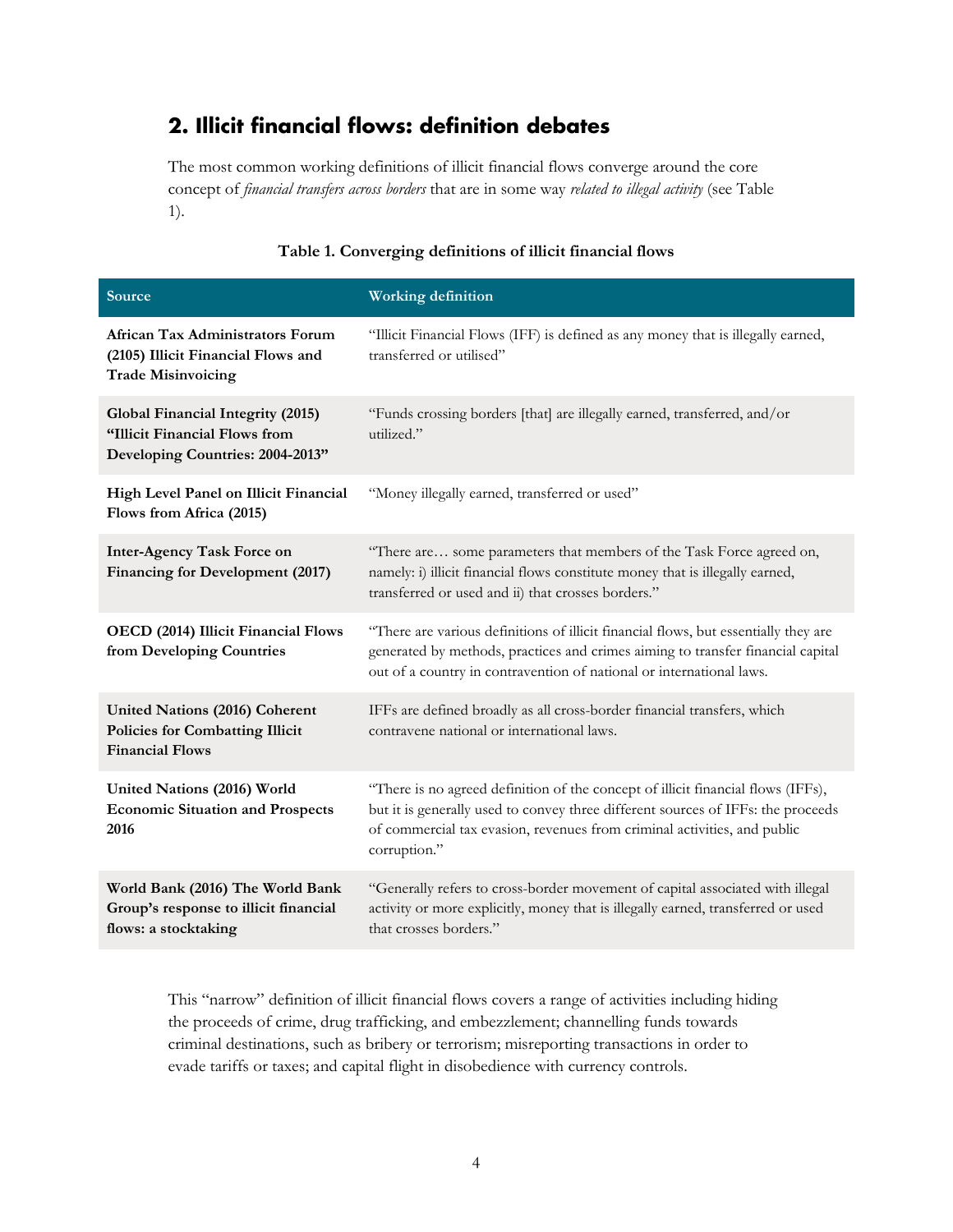



Source: Forstater, M (2016) Illicit Flows and Trade Misinvoicing: Are we looking under the wrong lamppost?

While there is a fair degree of convergence between these definitions, there remains some fuzziness. For example, the definition suggested in the OECD publication seems to focus only on the illegality of the transfer, rather than the source or use of funds (although this may be assuming predicate offenses which underpin the crime of money laundering). The GFI definition refers to *funds* (i.e., money), while the OECD describes movement of *financial capital* which could cover loans, equity, financial instruments, or possibly even physical assets if used in the pursuit of future revenue. (In practice, however, GFI's definition also includes transfer of goods in the case of trade based money laundering.)[3](#page-6-0)

Beyond these detailed definitional questions, some actors propose a much wider "normative" definition, which is not limited to financial or capital flows with a connection to illegality, but includes activities which are deemed to be undesirable, immoral, or "unacceptable to the public," in particular focused on tax avoidance. This of course begs the question who holds these morals or ethics, and whether they are universal and well defined.

 $\overline{a}$ 

<span id="page-6-0"></span><sup>3</sup> Erikkson, Frederik. 2017. Illicit financial flows definitions—crucial questions. U4 Anti Corruption Research Centr[e https://medium.com/u4-anti-corruption-resource-centre/iff-definitions-3f3d0ba106c3](https://medium.com/u4-anti-corruption-resource-centre/iff-definitions-3f3d0ba106c3)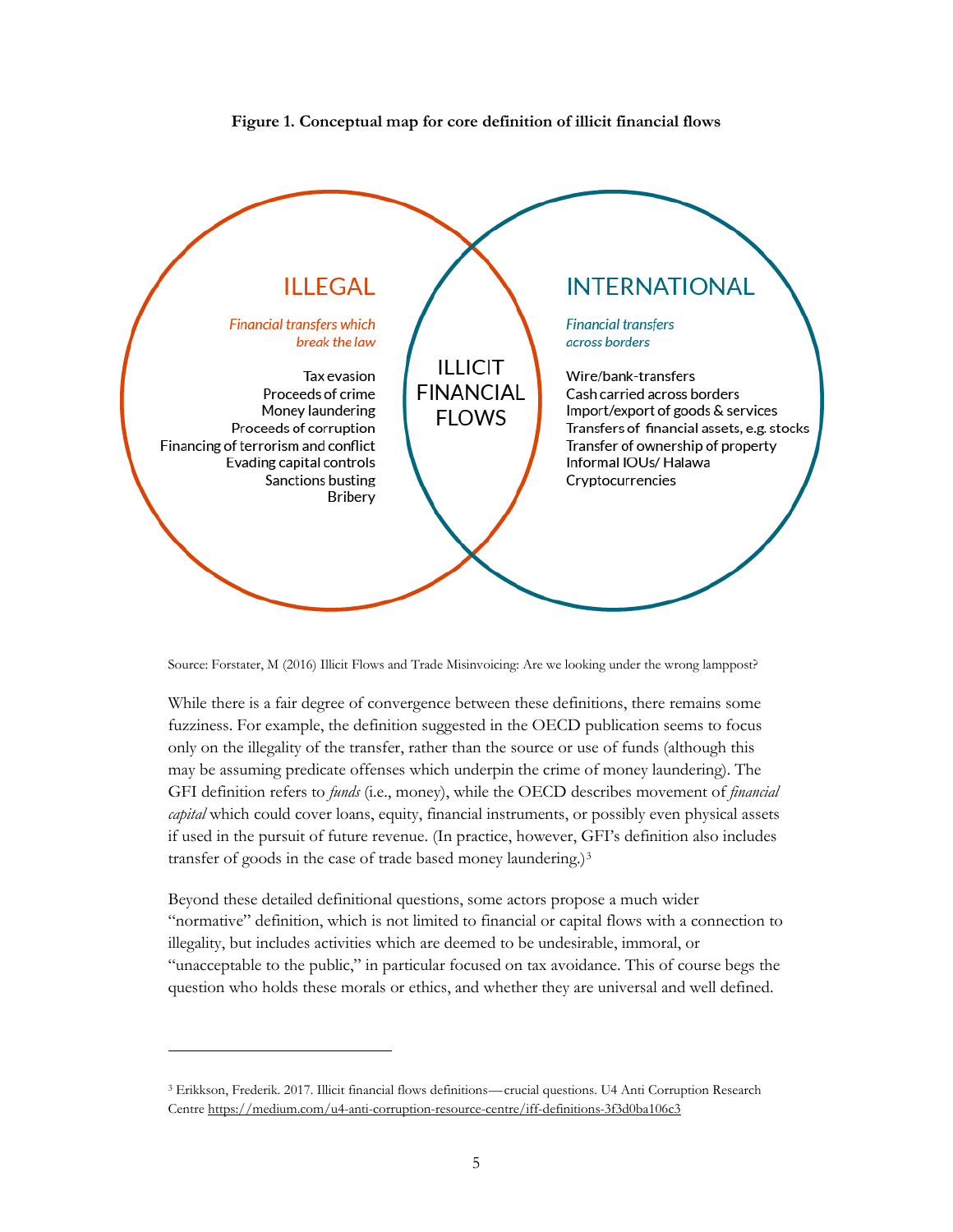| <b>Source</b>                                                                                                                                                                    | Description                                                                                                                                                                                                                                                                                                                                                                                                                                                                                                                                                                                                                                                                    |
|----------------------------------------------------------------------------------------------------------------------------------------------------------------------------------|--------------------------------------------------------------------------------------------------------------------------------------------------------------------------------------------------------------------------------------------------------------------------------------------------------------------------------------------------------------------------------------------------------------------------------------------------------------------------------------------------------------------------------------------------------------------------------------------------------------------------------------------------------------------------------|
| High Level Panel on Illicit<br>Financial Flows from Africa (2015)                                                                                                                | Also includes activities "that, while not strictly illegal in all cases, go against<br>established rules and norms, including avoiding legal obligations to pay tax."<br>They include in their list of activities aggressively avoiding tax and "base<br>erosion and profit shifting."                                                                                                                                                                                                                                                                                                                                                                                         |
| European Parliament (2015) Report<br>on tax avoidance and tax evasion as<br>challenges for governance, social<br>protection and development in<br>developing countries           | Includes in description of illicit financial flows: "typically originate from tax<br>evasion and avoidance activities, such as abusive transfer pricing, against the<br>principle that taxes should be paid where profits have been generated."                                                                                                                                                                                                                                                                                                                                                                                                                                |
| Cobham, A. (2015) Illicit Financial<br>Flows Assessment Paper.                                                                                                                   | "IFF is by its nature hidden, whether it is illegal or simply unacceptable to<br>the public -- This makes clear that the source of funds may be perfectly<br>legal, while the avoidance of tax, for example, may be technically legal but<br>illicit according to societal norms."                                                                                                                                                                                                                                                                                                                                                                                             |
| UN Human Right Council (2016)<br>Final study on illicit financial flows,<br>human rights and the 2030 Agenda<br>for Sustainable Development of the<br><b>Independent Experts</b> | In their broader sense, illicit financial flows refer also to funds that, through<br>legal loopholes and other artificial arrangements, circumvent the spirit of the<br>law, including, for example, tax avoidance schemes used by transnational<br>corporations.                                                                                                                                                                                                                                                                                                                                                                                                              |
| UNCTAD (2014) Trade and<br><b>Development Report</b>                                                                                                                             | "In a broader sense, IFFs also encompass all kinds of artificial arrangements<br>that have been put in place for the essential purpose of circumventing the<br>law or its spirit. Thus, illicit might not necessarily mean contravening the<br>letter of the law but going against its spirit. In this case, illicit can be<br>understood as something hidden or disguisedIn this report, the key<br>criterion used is whether such tax-motivated IFFs are justified from an<br>economic point of view. If a given international financial flow is part of a<br>"tax-optimization" scheme without any concrete related economic activity, it<br>could be considered "illicit." |
| Picciotto, Sol (2018) Illicit financial<br>flows and the tax haven and<br>offshore secrecy system. Tax Justice<br><b>Network</b>                                                 | "Offshore is a murky world which facilitates a range of criminal, illegal,<br>illegitimate and undesirable practices, all covered by the broad term illicit<br>They range from facilitating serious crime to behaviour which is unethical or<br>undesirable, such as concealing assets from family members or business<br>associates. It is sometimes said that many of these activities are 'perfectly<br>legal', and hence legitimate."                                                                                                                                                                                                                                      |

#### **Table 2. Broader use of "illicit financial flows"**

Several justifications have put forward for the wider approach:

1. **By etymology:** One argument is that the dictionary definition of the word "illicit" is inherently wider than the word illegal; relating to action that is morally wrong or against societal norms and therefore, by definition, "illicit financial flows" must address areas beyond illegality (Cobham, 2015).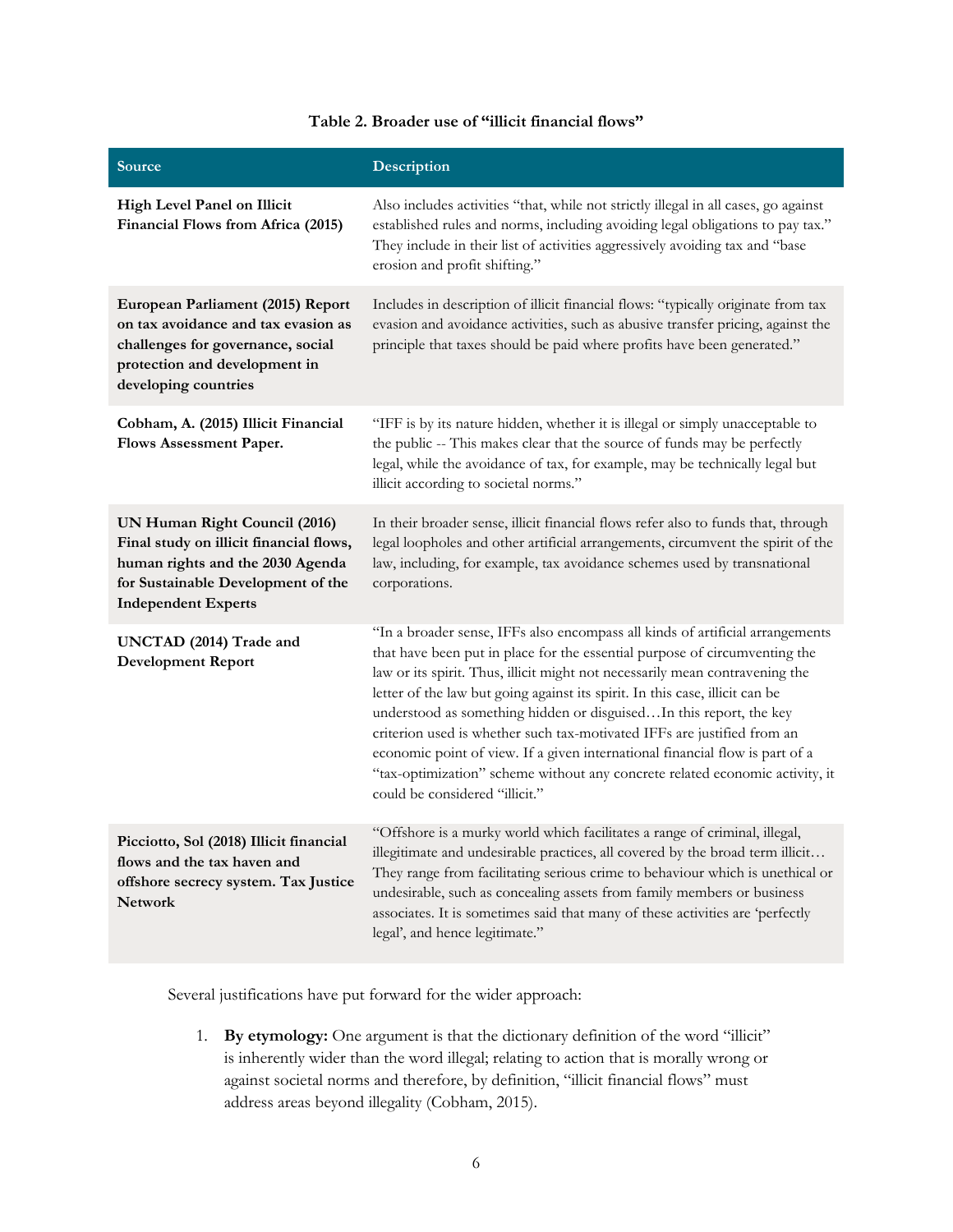- 2. **By enforcement uncertainty:** Financial flows related to illegal activities may go unchallenged, such as when the revenue agency lacks capacity or there is no political will to address the theft of state funds. Chowla and Falcao (2016) therefore rehearse the argument that legal non-compliance cannot be a clear dividing line, because uncovering financial flows which would be prevented if they were detected and challenged depends on the investigative and legal resources to do so.
- 3. **By legal grey area:** A further argument is that there is a large grey zone in the area of tax avoidance reflecting an absence of clear legal defining lines between tax compliance and non-compliance, and therefore that the distinction between the two areas is arbitrary (Chowla and Falcao, 2016). The UN Human Right Council (2016) report refers to "legal loopholes" and other artificial arrangements, circumventing the "spirit of the law."
- **4. By consensus:** A final argument, as put forward by the Tax Justice Network and Global Alliance for Tax Justice is that there is *already* global political agreement that a broad normative definition of illicit financial flows underpins the SDGs, and that focusing on the narrower law related definition would therefore be a clear subversion the existing global consensus about the meaning of IFFs.

| By etymology        | By enforcement<br>certainty | By legal grey area                       | By consensus          |
|---------------------|-----------------------------|------------------------------------------|-----------------------|
| The meaning of      | Taxpayers can               | There are large areas of Governments are |                       |
| Illicit inherently  | sometimes get away          | practice where it is not                 | already in clear      |
| includes a sense of | with tax evasion, but it    | clear what is legal and                  | agreement that tax    |
| "against custom"/   | is still illicit.           | what is not.                             | avoidance is included |
| frowned upon.       |                             |                                          | under illicit flows.  |

#### **Table 3. Summary of arguments for broad definition**

#### <span id="page-8-0"></span>**2.1 Is there already consensus?**

The meaning of novel policy terms, is of course, politically defined. It is entirely up to parties to any international agreement to establish what they mean. Therefore the fourth argument could trump all others. If the governments involved in developing the SDGs had reached consensus on the meaning of "illicit financial flows" (or indeed "red flag financial flows" or "harmful financial flows" or any other form of words they might have chosen to use) then that would be the established definition. Alex Cobham (2017) argues that when SDG 16.4 was agreed, "there was no question that avoidance was included" and that there is "no question that those signing up to the SDG agreement to include target 16.4, did so in the belief that avoidance was included."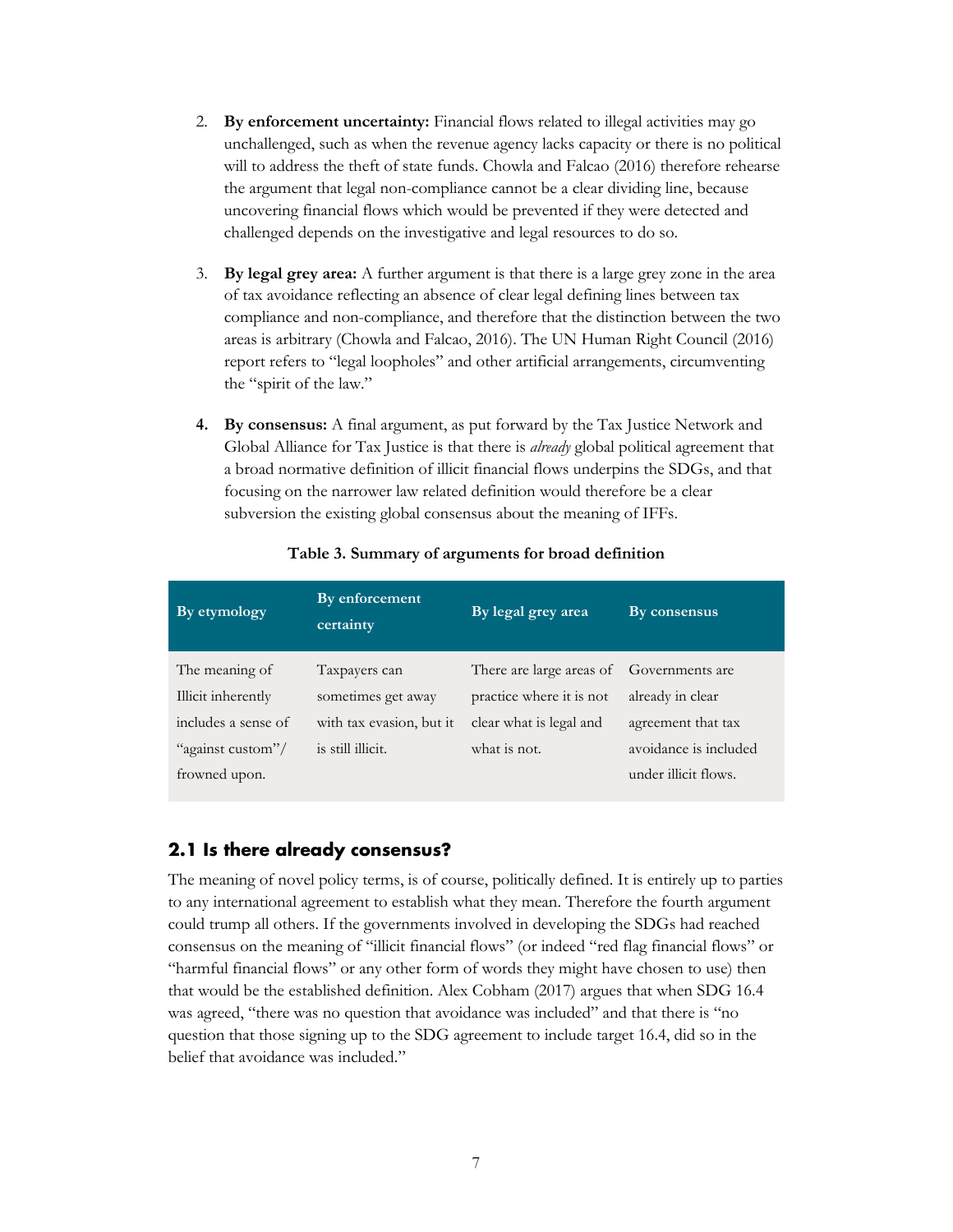However there is no record of the architects of the SDGs in practice adopting such a definition. Those that have reviewed the field such as The Interagency Taskforce on Financing for Development state that there is "as yet no firm agreement on conceptual and definitional issues related to the term IFFs" (Chowla & Falcao, 2016). The Report of the High-Level Panel of Eminent Persons on the Post 2015 Agenda, which informed the development of the SDGs, highlights both illicit financial flows and tax avoidance, however, it does not elide the two; it describes illicit flows as money illegally taken out of developing countries through money-laundering of bribes and stolen funds and to evade taxes, while also covering tax avoidance in a separate paragraph.

Civil society organisations argued in the run up to the UNCTAD summit in 2016 that the UN should adopt a normative definition of illicit financial flows (Declaration of Civil Society, 2016), suggesting that this was not already the common accepted definition. The Financial Transparency Coalition says that "different country and regional interpretations of the term have made achieving political consensus at the global level challenging."[4](#page-9-1)

If there is already a clear global consensus around the wider definition, it is a well-kept secret.

#### <span id="page-9-0"></span>**2.2 Can the dictionary solve it?**

Another argument is that the dictionary definition of the word "illicit" requires that a broad approach which goes beyond illegality. For example the Oxford English Dictionary gives a definition of "not authorized or allowed; improper, irregular; esp. not sanctioned by law, rule, or custom; unlawful, forbidden." Certainly in everyday speech a married person can have an illicit affair. A person on a diet might eat an illicit candy bar. A Muslim can have an illicit drink.

However this argument is trivial. The sense of the word "illicit" is that something is against the rules in its relevant domain (and is therefore carried out clandestinely). In the domain of determining whether the assets a person holds rightly belong to them, to someone else or to the government the relevant domain is the law.

The fact that the term "illicit financial flows" in the SDGs is sandwiched between illicit arms trade, theft of public assets and organised crime (indeed the phrase used is "reduce illicit financial and arms flows") suggests that the definition of "illicit" should be the same as in these closely related domains. *Illicit manufacturing and trafficking of firearms* in the UN Convention Against Organised Crime is defined in relation to being unauthorized by the relevant states. *Illicit enrichment* (UNCAC Article 20) is where the assets of a public official increase beyond what can be explained by their lawful income. *Illicit origin of property* (in UNCAC Article 23) is referred to under "laundering proceeds of crime." The *illicit cigarette trade* is defined by the FATF as "the production, import, export, purchase, sale, or

 $\ddot{\phantom{a}}$ 

<span id="page-9-1"></span><sup>4</sup> <https://financialtransparency.org/conferences/tipping-point/>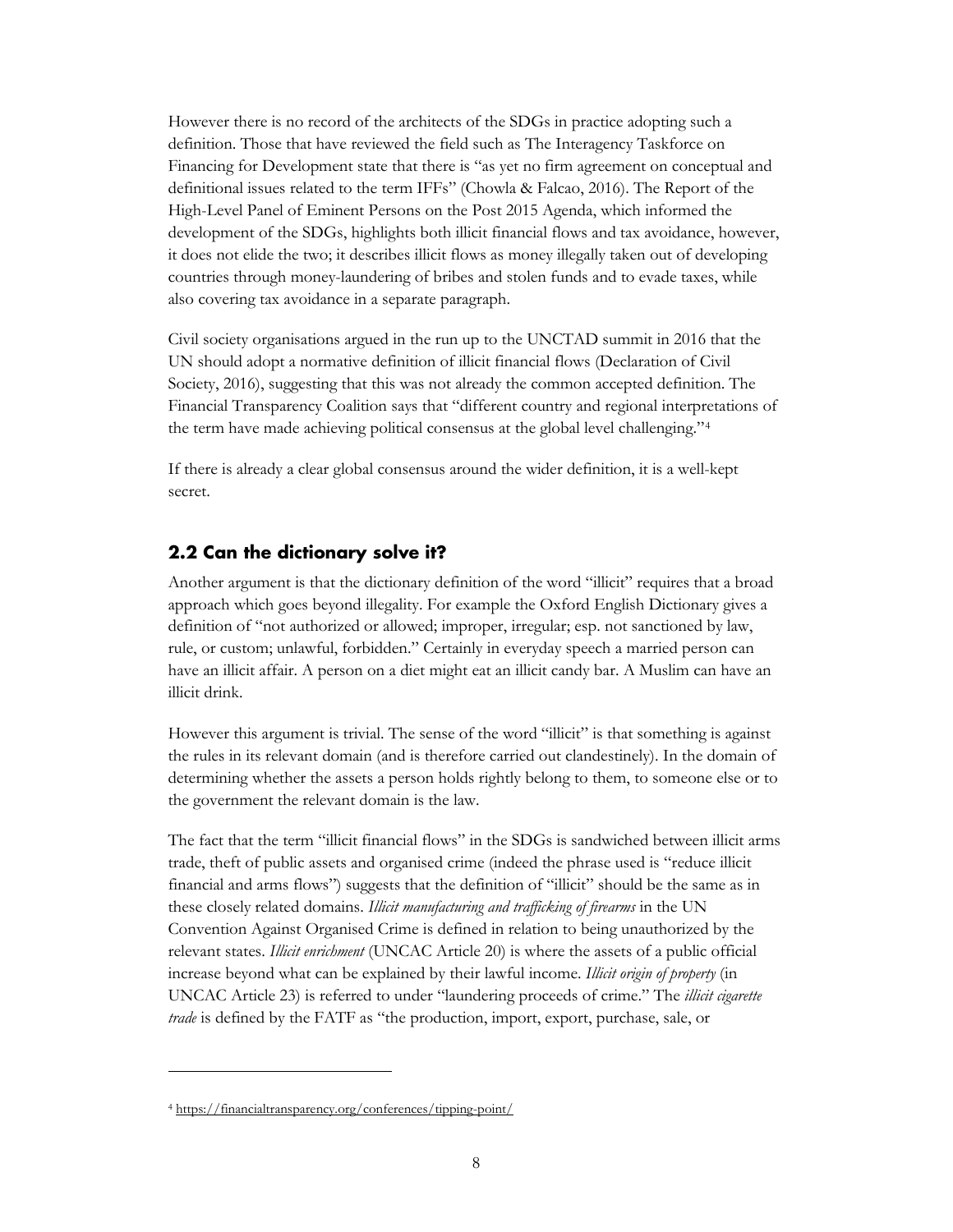possession of tobacco goods which fail to comply with legislation." All of these meanings suggest that illicit in this context should be defined in relation to illegality.

A further clue in this direction come from the specific origin of the term. Raymond Baker, founder of Global Financial Integrity, an organisation that has played a key role in coining the term IFFs and promoting it onto the international agenda, describes its origins in "A Brief Biography of Illicit Financial Flows" (GFI, 2015) as being more sophisticated than "dirty money" but less legally demanding than "illegal":

"One of our early conversations surrounded the phrase dirty money." We both felt that this was counterproductive. It made people cringe and shrink from the subject.…So what should we call these enormous sums of money shifting out of emerging market and developing countries? After considerable discussion we homed in on the wording "illicit financial flows." This had a number of advantages. "Illicit" is a slightly less demanding word than illegal and would be a bit more palatable to lawyers. "Financial" makes it clear that we are talking about money more than about drugs or arms or contraband. And "flows" is perhaps the most important word, making it clear that what is being addressed has an origin and a path and a destination. The combination of the three words is obviously more sophisticated than "dirty money," not nearly so off-putting, much more robust, appealing to economists, lawyers, and policymakers. So "illicit financial flows" it was and still is."

#### <span id="page-10-0"></span>**2.3 Grey areas?**

Chowla and Falcao (2016) rehearse the second argument, that sticking with the narrow definition could mean that IFFs could only be counted if they had been discovered and ruled against by a court or competent authority. This seems an overly narrow interpretation. The fact that some individuals and businesses get away with hiding, misreporting, or obscuring transactions in order to successfully evade a legal liability does not invalidate the conceptual definition of illicit flows being linked to illegality. Indeed this same issue could be raised for money laundering, drug trafficking, theft of public assets, and other core areas of illicit flows.

Thus we are left with argument three, that there are large areas where there is uncertainty about the interpretation of the law or where there are "loopholes" which allow taxpayers to get away with following the letter but not the spirit of the law, and that these should be considered illicit. This is what is commonly termed "avoidance" (or aggressive avoidance, or abuse).

However, there are important distinctions. Avoidance is often formally defined as practices designed to gain a tax advantage by contravening the intention of the legislation. For example the UK government says abusive tax avoidance is when "the course of action taken by the taxpayer aims to achieve a favourable tax result that Parliament did not anticipate when it introduced the tax rules in question and, critically, where that course of action cannot reasonably be regarded as reasonable." The US Internal Revenue Service (IRS) characterises abusive tax avoidance transactions as those that "take a tax position that is not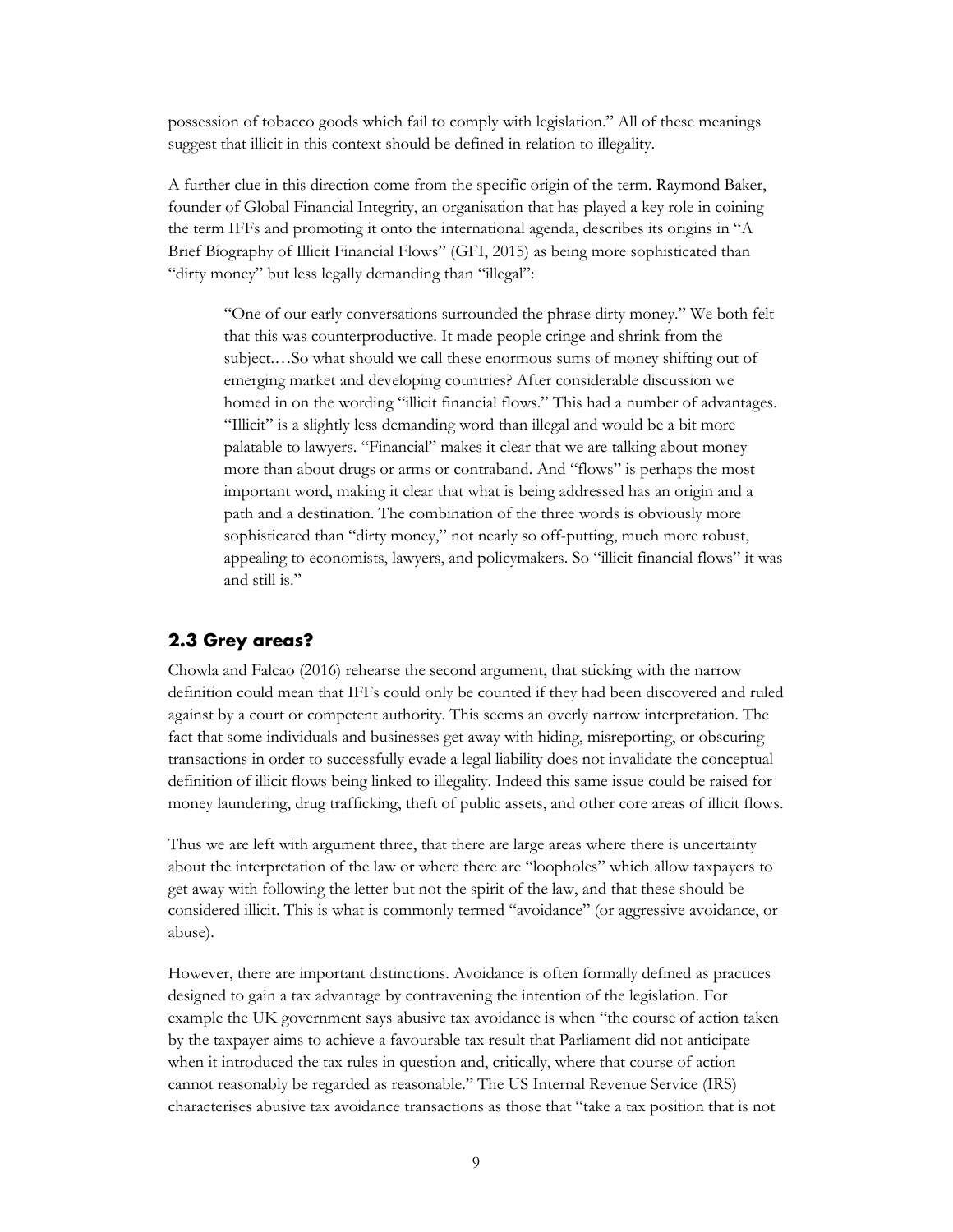supported by tax law or manipulate the law in a way that is not consistent with the law's intent." (Hoddes, 2016). In these and many other jurisdictions courts already seek to close this down, giving effect to the "spirit of the law" through purposive interpretation and antiabuse rules, and revenue authorities can challenge unreasonable transfer prices and other transactions through audit. Such avoidance can therefore be found to be unlawful (i.e., turned into "failed tax avoidance"), and as such might be included under a definition of illicit on this basis, although it is not clandestine.

Other common conceptions of "avoidance" go beyond this. For example the European Commission say avoidance is "taking advantage of the technicalities of a tax system or of mismatches between two or more tax systems for the purpose of reducing tax liability."[5](#page-11-1) Devereux, Freedman and Vella (2012) argue that it is inconsistent with the rule of law to try to invoke a further "spirit of the law" which is different from the interpretation of legislation by the courts, or mechanisms such as General Anti-Abuse Rules (GAARs). Where a defect (or "loophole") in the legislation is found, or where there is a problem of misalignments between the tax rules of different countries allowing taxpayers to arbitrage between them, they argue the most efficient course of action is to revise the specific legislation or treaty to close the loophole.

Many BEPS planning strategies such as strategic transfer pricing and use of debt, treaty shopping and "hybrid mismatches" (such as the famous "Double Irish-Dutch Sandwich") fall into this category (although are called "tax avoidance" in everyday speech). They can remain legal tax planning, unless rules and treaties are updated to prevent them. Changes to laws and tax treaties can prevent certain actions which were previously allowed, but this does not make them by definition "illicit."

## <span id="page-11-0"></span>**3. "Trade misinvoicing": the meeting point between IFFs and avoidance?**

Beyond these conceptual distinctions, a practical argument is often made that there is a major category of action which has been identified as both "illicit financial flows" and also as "legal avoidance," and therefore that the two areas cannot be separated. This category of action is "trade misinvoicing."

Trade misinvoicing is a form of customs and/or tax fraud involving exporters and importers deliberately misreporting the value, quantity, or nature of goods or services in a commercial transaction. Estimates of trade misinvoicing are closely linked the term "IFFs," as both were popularised by Global Financial Integrity (GFI).

GFI famously estimates that trade misinvoicing is the largest portion of illicit financial flows. It uses a methodology based on adding up gaps and mismatches in trade data to estimate

 $\overline{a}$ 

<span id="page-11-1"></span><sup>&</sup>lt;sup>5</sup> European Commission Recommendation on aggressive tax planning, 6 December 2012: [http://eur](http://eur-lex.europa.eu/legal-content/EN/TXT/HTML/?uri=CELEX:32012H0772&from=EN)[lex.europa.eu/legal-content/EN/TXT/HTML/?uri=CELEX:32012H0772&from=EN](http://eur-lex.europa.eu/legal-content/EN/TXT/HTML/?uri=CELEX:32012H0772&from=EN)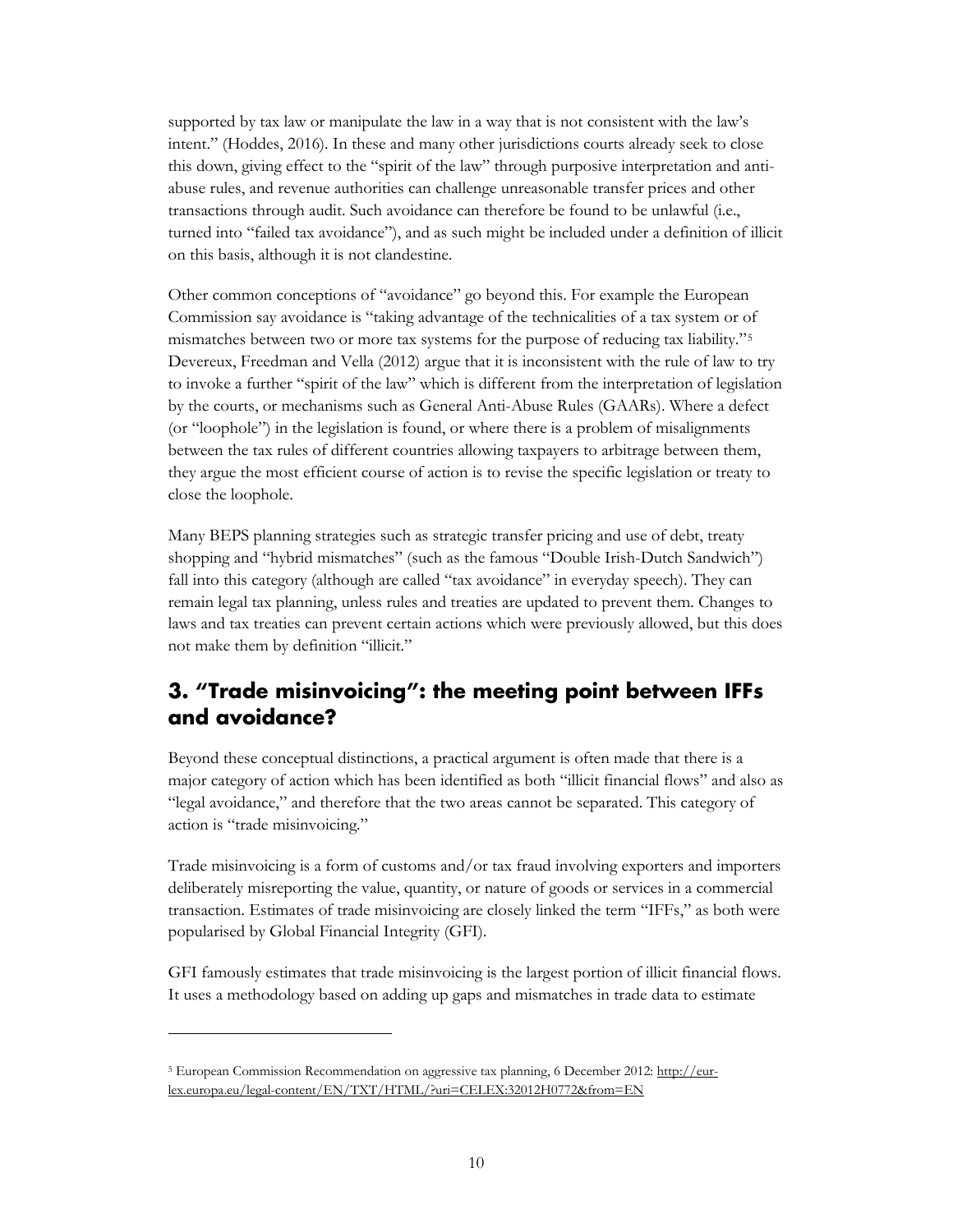that misinvoicing drains \$800 billion from developing countries annually (GFI, 2015). Their work also inspired the UN Economic Commission for Africa (UNECA) and the African Union to set up a High Level Panel on Illicit Financial Flows from Africa which estimated that this practice, concentrated on a few commodities, is responsible for \$50 billion of illicit flows from Africa (HLP, 2015). These numbers played a key role in the arguments for IFFs to be included the SDGs.

The same numbers are often used to represent both fraudulent *trade misinvoicing* (for the purposes of smuggling, tax and tariff evasion, paying bribes and kick-backs, and to evade capital controls) and *strategic transfer pricing* used for profit shifting by multinational corporations. For example early NGO reports on corporate tax avoidance, such as Christian Aid's "Death and Taxes" (2008) and "False Profits" (2009), used measures based on these misinvoicing estimates to assess the scale of corporate tax avoidance through "transfer mispricing." The High Level Panel on Illicit Financial Flows also explicitly conflates trade misinvoicing and corporate tax avoidance, while others such as The Africa Progress Panel in 2013 simply confused them—suggesting that the gross amount of trade misinvoicing estimated by GFI was a tax loss due to transfer pricing (Forstater, 2013).

This conflation can lead to circular arguments: for example the Financial Transparency Coalition (2016), whose leading member is Global Financial Integrity, argues that "excluding **tax avoidance** [from the definition of IFFs] would have detrimental consequences on revenue mobilization," citing the Human Rights Council on Illicit Financial Flows and Human Rights (2016) which says that "tax-related illicit financial flows has the potential to make the largest fiscal impact." However the evidence that the Human Rights Council draws on for this is GFI's estimate of **trade misinvoicing**.





In recent years it is becoming increasingly clear that the trade misinvoicing estimates are problematic *both* in terms of understanding the scale and nature of customs fraud *and* as indicators of the kinds of structures and practices that major corporation use for tax planning.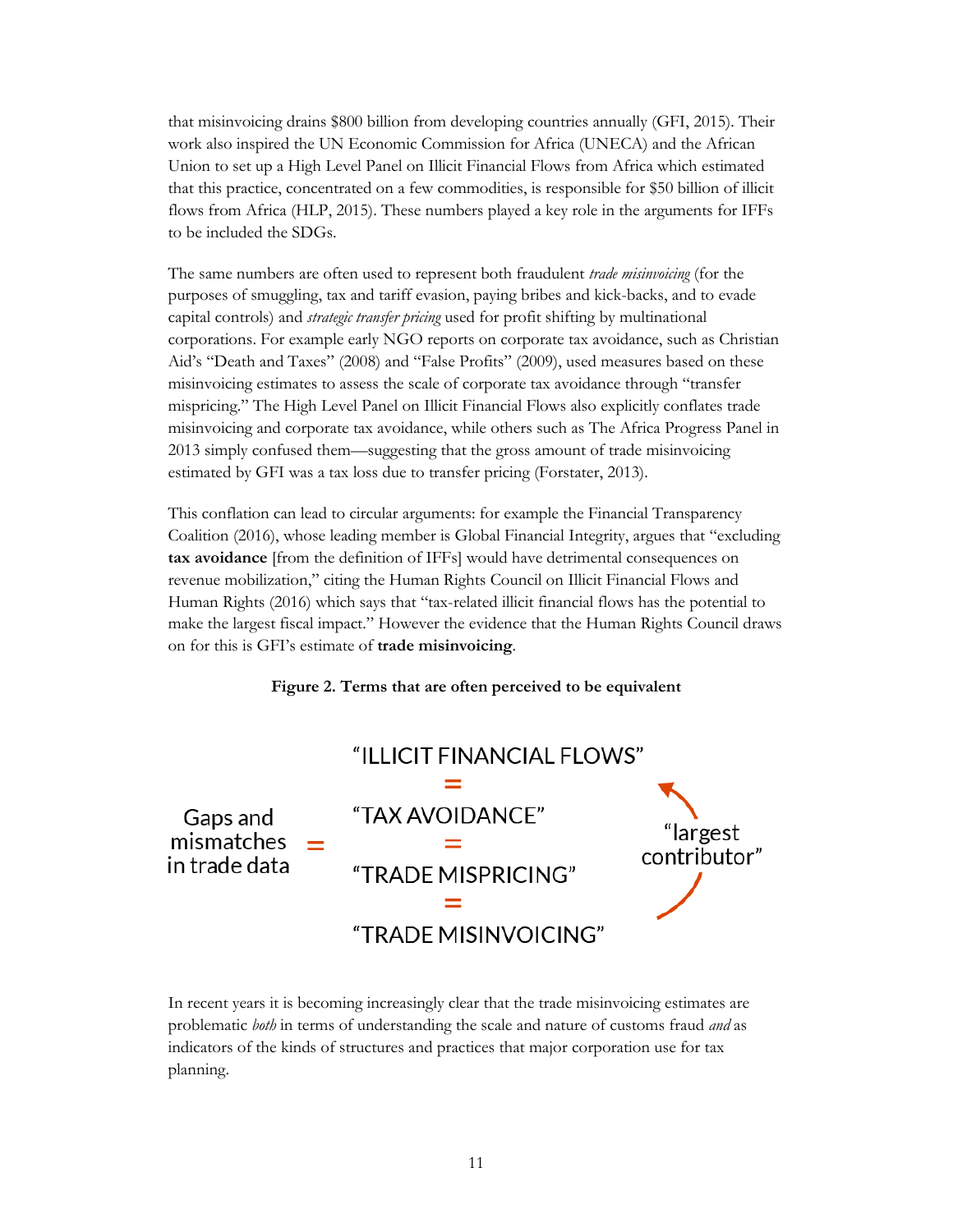## <span id="page-13-0"></span>**3.1 Problem I: Gaps and mismatches in trade data don't reliably reflect misinvoicing**

Trade misinvoicing certainly is a real phenomenon. For example business people in China have used overpayments for imports as a means to get around the country's currency controls, and build up an nest egg of savings outside China. Companies in South Africa smuggle in shipments of clothing from China evading import duties.[6](#page-13-1) Dealers in Tanzanite has been found to be smuggling the gemstone out of Tanzania including in private cars and carried by Maasai herdsmen.[7](#page-13-2) In Venezuela scammers used inflated import invoices to buy cheap dollars from the official currency control agency. In Nigeria oil is sold from the national oil company at advantageous prices to politically well-connected middlemen known as "briefcase companies" who sell it on at a significant margin without serving any commercial function, essentially privatising what should be public revenue. In 2015 Côte d'Ivoire Customs issued 2,420 fraud reports. The offences most commonly recorded by frontline services are false values, false goods, and false weight declarations (Victorien Gnogoue, 2017).

However, while it is clear that customs fraud is real, it is not clear that the influential and widely quoted figures based on adding up gaps and mismatches in trade data can be directly interpreted as trade misinvoicing.

The theory of assessing trade misinvoicing is simple. When a shipment of goods crosses a border the importer or exporter declares what is in the container: 12 dozen cuddly toys valued at \$1 each say, or twenty tonnes of copper valued at \$4,000 per tonne. If the unit value and the amount declared match with what is actually in the container then there is no illicit flow. The correct tariff and VAT are levied, any export credits are correctly awarded, and eventually the companies involved will pay the right amount of corporate income tax, given the profit or loss they made on the deal.

However the exporter or importer may seek to evade tariffs or taxes or hide a payment to an associate by declaring a value that does not reflect the real value of the goods (in either direction—higher or lower). Thus if there is a difference between what is declared and the actual nature, quantity, or value of the goods then this may be customs fraud and diversion of funds.

 $\overline{a}$ 

<span id="page-13-1"></span><sup>6</sup> [www.dailymaverick.co.za/article/2017-03-09-sars-unravels-sa-clothing-industry-tax-leakages-job-losses-blamed](http://www.dailymaverick.co.za/article/2017-03-09-sars-unravels-sa-clothing-industry-tax-leakages-job-losses-blamed-on-illegal-imports)[on-illegal-imports](http://www.dailymaverick.co.za/article/2017-03-09-sars-unravels-sa-clothing-industry-tax-leakages-job-losses-blamed-on-illegal-imports)

<span id="page-13-2"></span><sup>7</sup> <http://allafrica.com/stories/201608170084.html>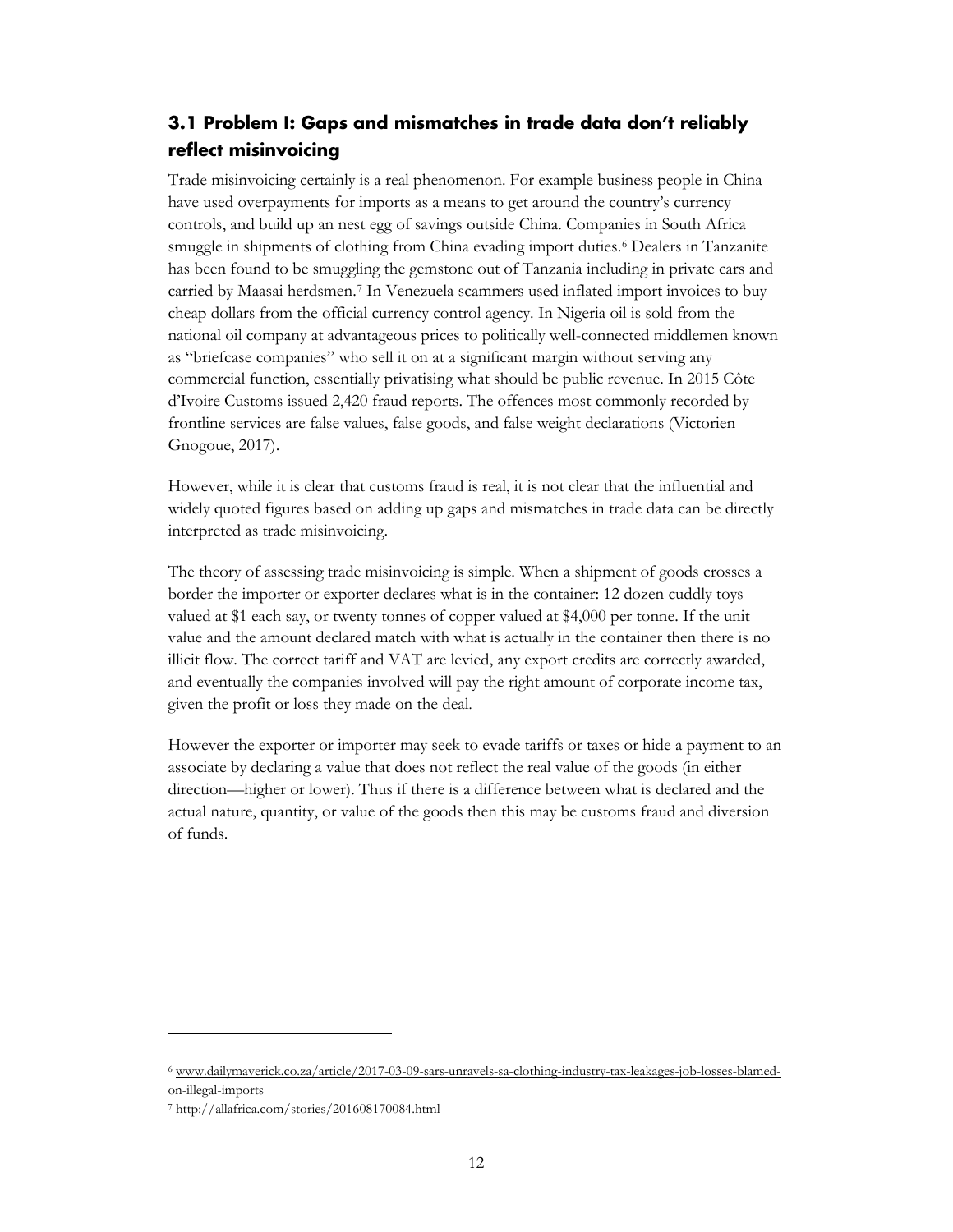**Figure 3. Trade misinvoicing: Volume, price, and value**



#### **REAL VALUE**

If for example the container really contained 22 tonnes of copper, or the cuddly toys were worth \$10 each, the value of the additional two tonnes of copper or the additional nine dollars per toy would be an illicit flow and could indicate a side payment being made through collusion between the buyer and seller and not declared for tax purposes (this mechanism can also be used as a channel for paying bribes or making kickbacks, as well as for evading currency controls).

Customs inspectors may be able verify the actual volume and nature of individual cargo shipments and assess whether the price and overall value declared are correct. Large scale estimates of trade misinvoicing, however, rely on comparing trade statistics: looking at the declared value of transactions at one end of the trade (when the cargo is exported) with the value declared at the other (when it is imported). This "mirror data" approach of comparing what country A reports as an export to B and what country B reports as an import from A (or vice versa) is the basis for the widely cited trade misinvoicing studies, such as those carried out regularly by Global Financial Integrity as well as others such as UNECA/ High Level Panel (2015), and Boyce and Ndikumana (2012). In each case the calculation assumes that, where there is a developed country on one side of the trade, and the developing country on the other, the price and volume declared to its authorities and compiled into trade statistics on the developed country side will be correct (due to greater capacity for customs enforcement), and that, allowing for insurance and freight costs, any further difference between the trades reported by bilateral pairs of countries indicates trade misinvoicing.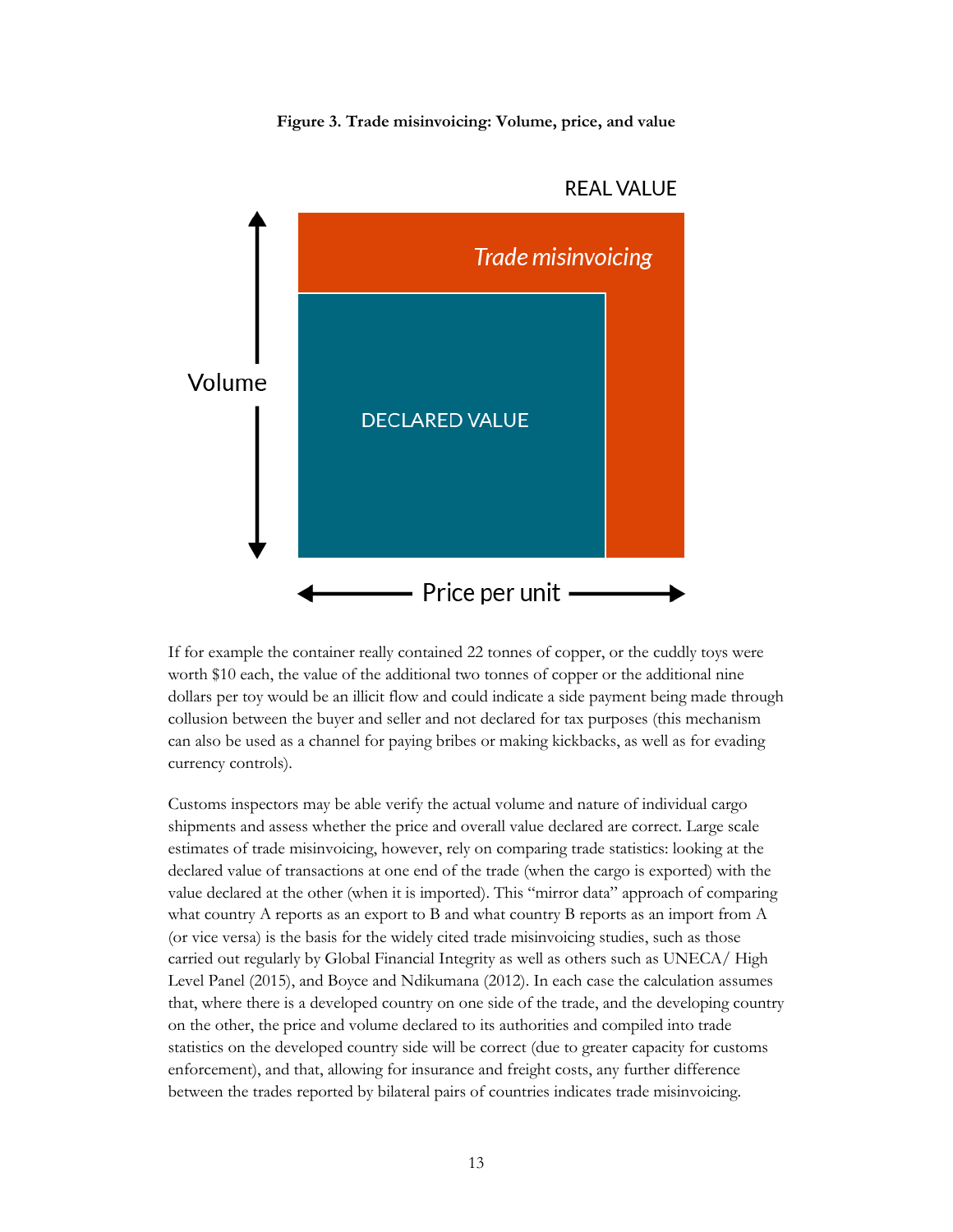Most commonly studies use a rule of thumb of allowing a 10 percent margin for insurance and freight, but some seek to take a more sophisticated approach applying different margins for different types of good.



#### **Figure 4. Estimating trade misinvoicing using mirror data**

The estimation problem is that not all trade misinvoicing shows up as mismatches in the trade data, and not all mismatches in the trade data are evidence of misinvoicing.

This was illustrated clearly in 2016 when The UN Conference on Trade and Development (UNCTAD) published a study on trade misinvoicing of commodities under the headline "some countries are losing 67% of the value of their exports." It highlighted specific instances which it saw as evidence of this level of misinvoicing (Ndikumana, 2016).

The report by Professor Léonce Ndikumana analysed mismatches in international trade data in the UN COMTRADE database for seven country-commodity pairs: gold, silver/platinum, and iron ore from South Africa; copper from Chile and Zambia; cocoa from Côte d'Ivoire; and oil from Nigeria. In all seven cases it came to a single conclusion: there were substantial levels of misinvoicing. However in most of the cases a simpler explanation could be readily found.

• **South African gold:** The UNCTAD report calculated that "virtually all gold exported by South Africa leaves the country unreported," accusing mining companies of smuggling billions of dollars' worth of gold. This was promptly disputed by the South African Chamber of Mines and the South African Revenue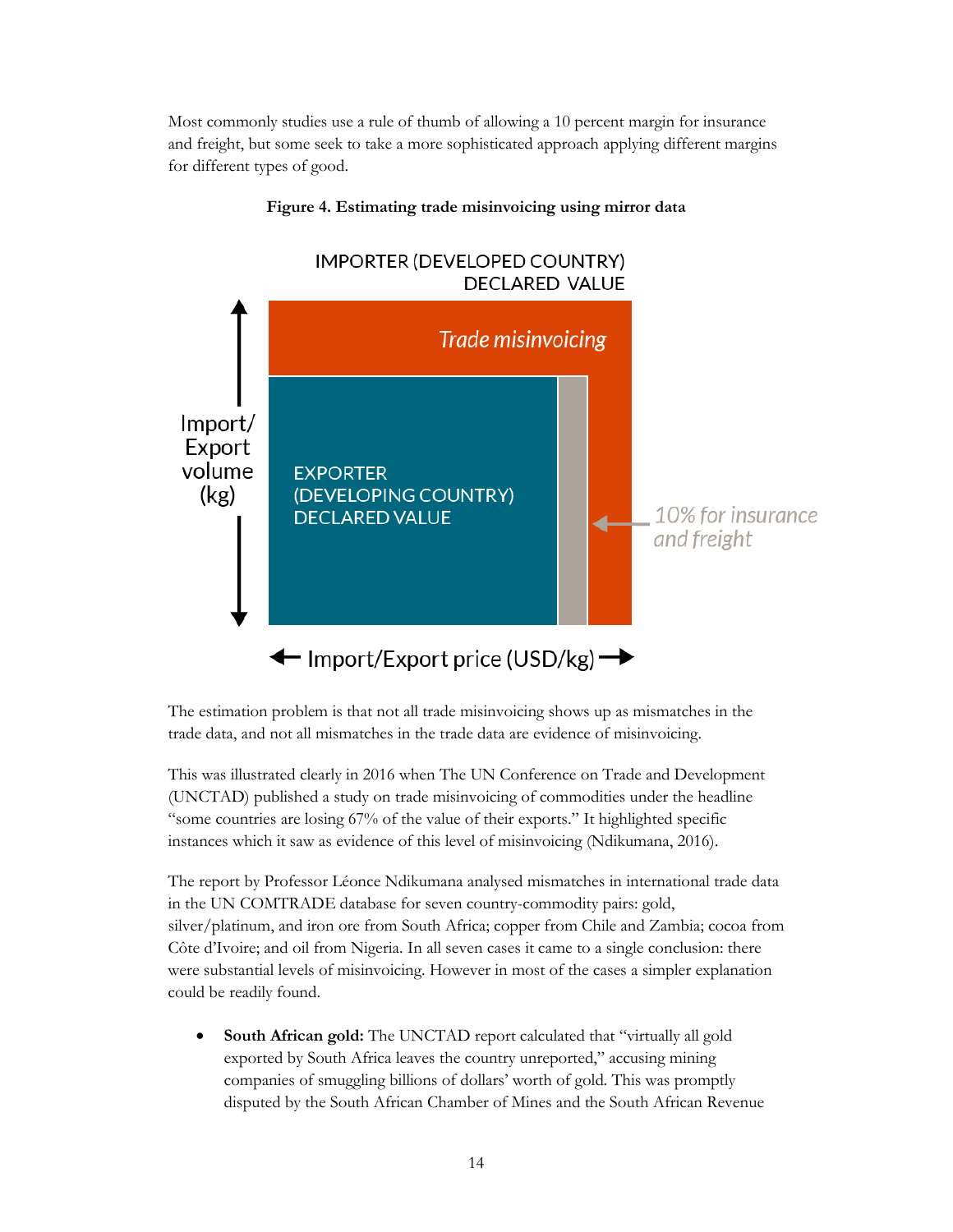Authority. The Chamber of Mines commissioned an independent report from economics consultancy [Eunomix](http://www.chamberofmines.org.za/component/jdownloads/send/25-downloads/336-eunomix-a-review-of-the-unctad-report) (2016) which found that the mining companies and public agencies do report gold exports, just not in the right format for COMTRADE. They found that three quarters of the observed discrepancy could be explained just by looking up the official statistics.

- **Zambian copper:** Copper is one of Zambia main exports. Trade statistics show that more copper is exported from Zambia to Switzerland and the UK than arrives in these destinations, but more Zambian copper arrives in countries such as China, Korea, Italy, and Saudi Arabia than Zambia reports as exports to those them. This has often been interpreted as indicating massive tax evasion and capital flight associated with copper exports from Zambia.[8](#page-16-0) The UNCTAD report the trade statistics as showing underinvoicing and overinvoicing in the two directions. However it is more readily explainable by merchanting trade involving trading companies in Switzerland and the UK, and by the London Metals Exchange system of bonded warehouses. For example if copper is reported as an export from Zambia to Switzerland, but in practice sits in a bonded warehouse before being delivered to Germany, this would show up as "overinvoiced exports" to Switzerland and "underinvoiced exports" to Germany, even if at each stage of consignment the declaration matched exactly with the contents of the container.
- **South African silver and platinum:** The analysis suggested overall high levels of misinvoicing, made up of a combination of years when the discrepancy in the trade data is relatively small, and a few years when there are substantial discrepancies. In other words, it describes a scenario where the industry swung from legal compliance, to massive undetected smuggling, and then back again on an annual basis (and that no one noticed). This seems unlikely. It is notable that the COMTRADE database contains no record of South Africa's platinum exports in 2000 and 2002, but SARS statistics show normal levels of platinum exports. The UNCTAD study attributes several billions of dollars' worth of underinvoicing by exporters to the gap in the COMTRADE data for these two years.
- **Chilean copper:** The study found significant overinvoicing of copper from Chile (i.e., copper imports from Chile are reported to be worth less than copper exports, given a 10 percent allowance for insurance and freight). This is likely to reflect shipping costs being lower than 10 percent. Copper cathode sells at about \$5,000 / tonne, while freight shipping rates are measured in tens of dollars. Relatively valuable but non-perishable goods such as this are likely to appear to be overinvoiced by exporters because of their relatively low actual freight costs.
- **South African iron ore:** The study observed a "drastic" shift from apparent underinvoicing to overinvoicing—suggesting illicit outflows, followed by illicit inflows. However this may also be explainable through relative transport costs. Iron

 $\ddot{\phantom{a}}$ 

<span id="page-16-0"></span><sup>8</sup> <https://www.cgdev.org/blog/stop-spreading-myth-zambia-not-losing-3-billion-tax-avoidance>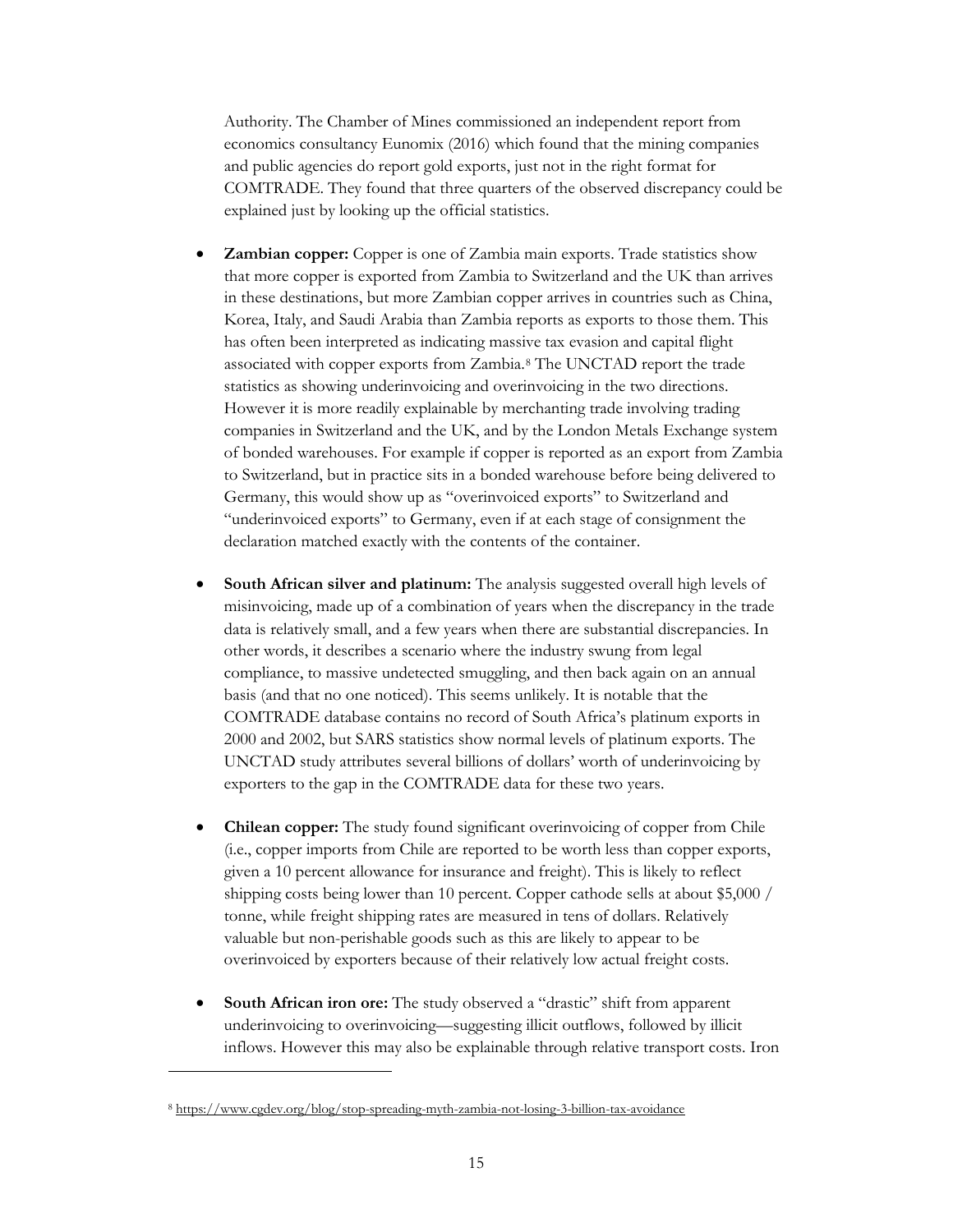ore prices were rising till 2009 then fell gradually, while shipping costs fell precipitously, thus the margin of difference would have changed without indicating alleged secret side deals inexplicably being renegotiated.

By looking at individual commodities it is possible to see that price volatility, **transit and merchanting trade**, and the use of bonded warehouses **can result in large trade data discrepancies arising from legitimate trade.** In particular ordinary, legitimate trade can generate systematic discrepancies in trade data involving three countries. For example a single shipment of copper could lead to apparent underinvoicing from Zambia-Switzerland and equal apparent overinvoicing from Zambia-Germany.

Global Financial Integrity's "Gross Excluding Reversals" method is based on the same general principle as the UNCTAD study (but uses aggregate "Direction of Trade" statistics), while the [UNECA High Level Panel](http://www.uneca.org/sites/default/files/PublicationFiles/iff_main_report_26feb_en.pdf) report on Illicit Financial Flows ("Africa is losing \$50 billion to misinvoicing") uses a similar methodology. The same country-commodity pairs as those that feature in the UNCTAD study are strong contributors to the UNECA total, with 60 percent of apparent misinvoicing relating to oil, precious metals, ore, machinery, copper and iron, and steel. In fact, gold, silver, and platinum are the second largest source of alleged misinvoicing in the UNECA study, and almost all of this relates to Southern Africa, where it now seems likely that the explanation is far more pedestrian.





**Based on HLP**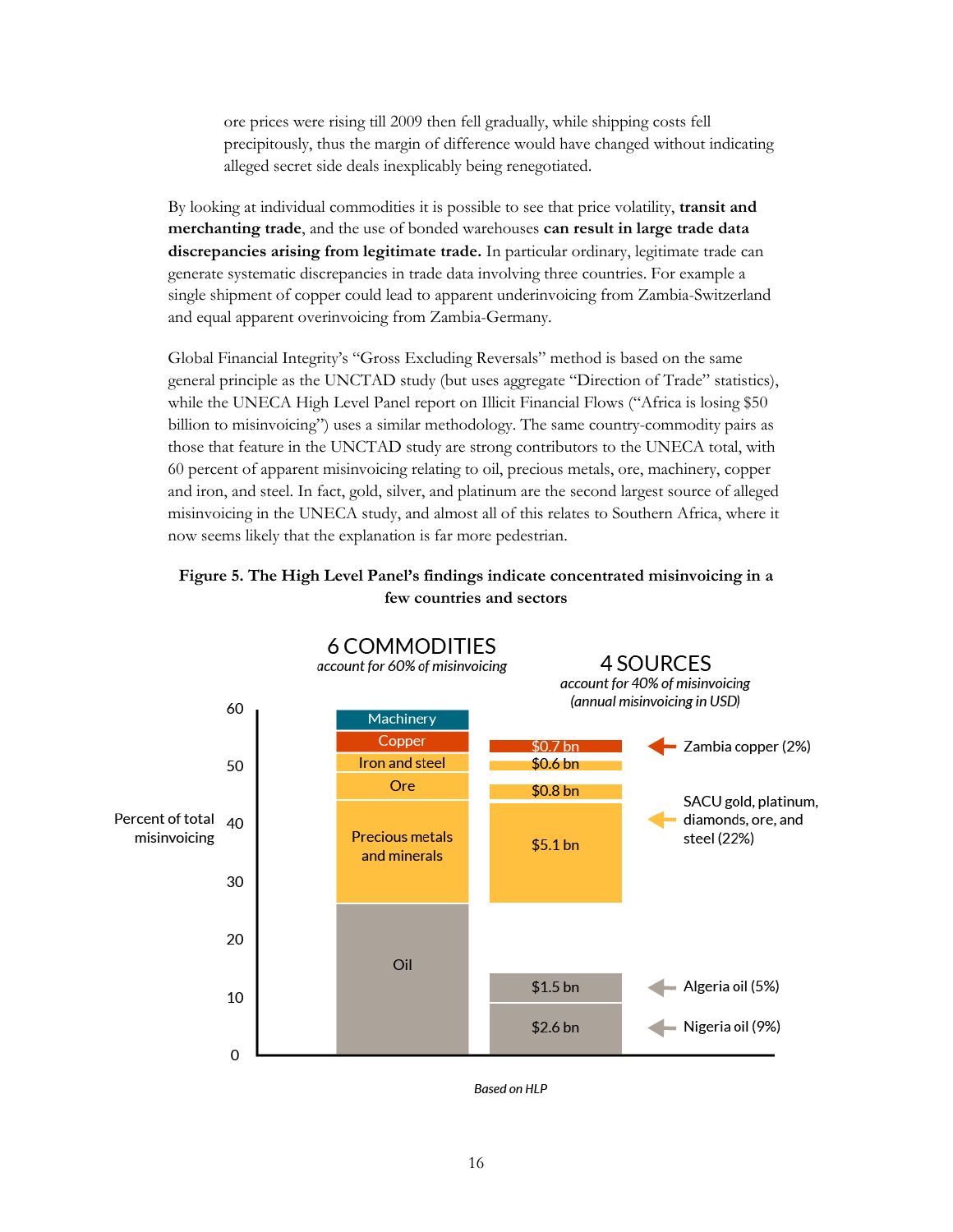Further clues that ordinary merchanting and transit trade may be responsible for a large part of what is picked up in trade misinvoicing estimates can be seen from the overall pattern of trade reported globally. Carriere and Grigoriou (2014) note that discrepancies ("missing exports and phantom imports") are very common when looking at country-commodity pairs at a detailed level, but that they cancel out when looking at wider commodity categories and world trade. CEPII, the French research institute which manages the BACI trade database, analysed 5000 products over ten years in the UN COMTRADE database and find that the declared quantities of commodities traded between country pairs were only similar in 11 percent of cases (Gaulier et al, 2008). For example reported exports of cocoa from the Netherlands are consistently greater than reported imports of cocoa from the Netherlands by partners (mainly developed countries, particularly Germany). The widespread nature of quantity divergences in trade statistics even between developed countries with strong customs and statistical capacity means that the assumption that the trade statistics at the developed country side are a sound benchmark against which any divergence can be interpreted as "misinvoicing" should not be taken for granted.

It is striking that globally, imports and exports track each other closely, falling within the 10 percent margin conventionally allowed for the cost of transport and insurance overall.



#### **Figure 6. Global reported imports and exports (USD trillion)**

Adapted from Levinson and Kellenberg 2016, drawing on COMTRADE data

Adapted from Kellenberg, D and Levinson, A (2016). Misreporting Trade: Tariff Evasion, Corruption, And Auditing Standards. NBER Working Paper Working Paper 22593

This pattern of widespread statistical discrepancies between country-commodity pairs cancelling out at a global level could either reflect massive real illicit financial flows in all directions (independent, but oddly coordinated and involving diverse and unrelated parties),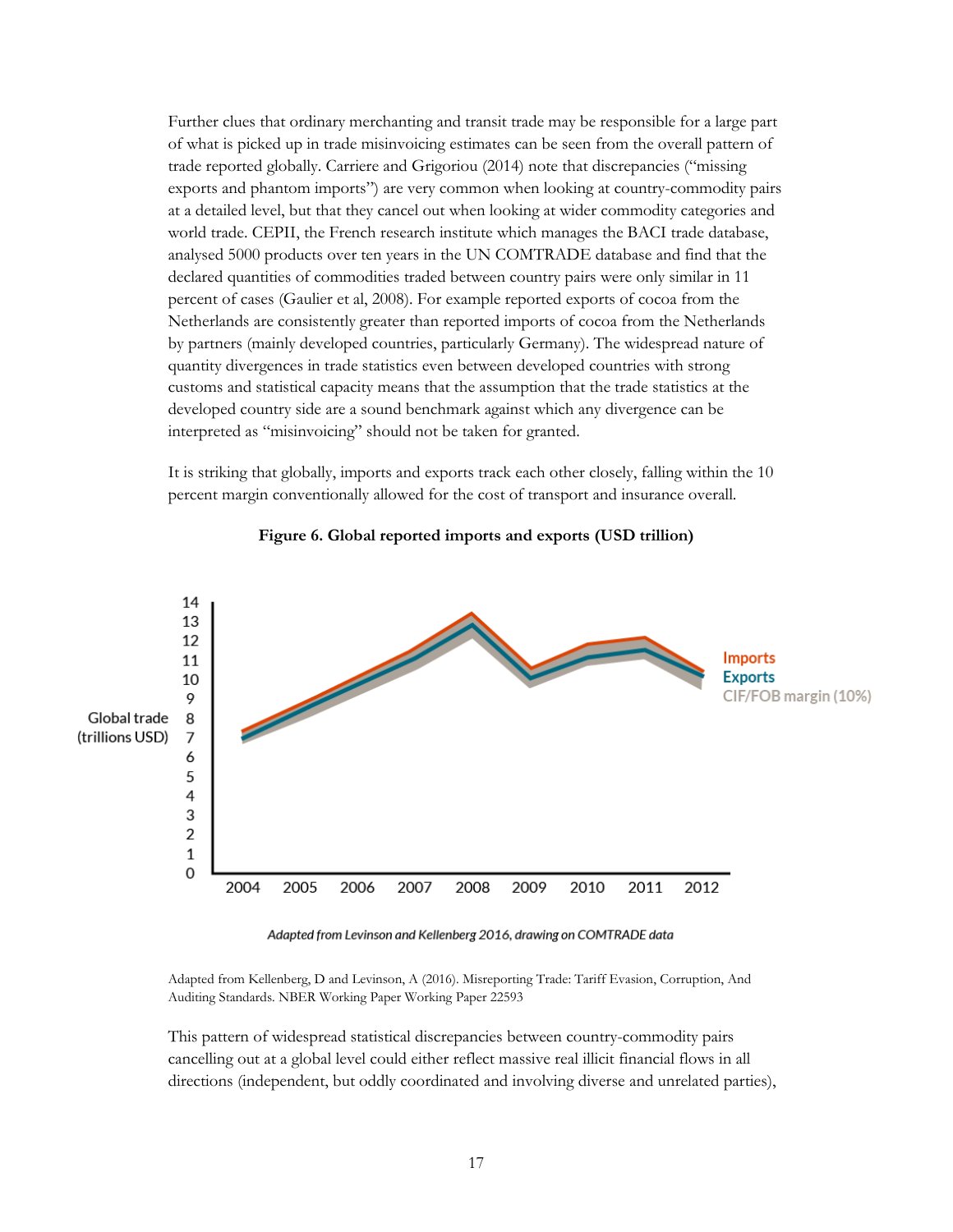or could be caused by the value of shipments being correctly recorded under mismatched country and/or commodity categories.

These observations provide concrete illustrations of the general problem with these estimates. Volker Nitsch in his paper "Trillion Dollar Estimate: Illicit Financial Flows from Developing Countries" reviews GFI's "gross excluding reversals" methodology. He concludes that the quantitative results have no substantive meaning and that therefore the estimate of \$800 million of trade misinvoicing globally "lacks evidence and is uncorroborated." The IMF and the UN, whose data these studies draw on, warn that the statistics cannot be reliably used in this way. The IMF says, "we caution against attempting to measure [illicit flows] by using discrepancies in macroeconomic datasets… official estimates of trade misinvoicing cannot be derived by transforming trade data from the IMF Trade Statistics and/or UN COMTRADE, either by individual country or in aggregate." The World Customs Organisation says that mirror trade analysis can be used as a risk assessment tool to highlight potential cases of misinvoicing, but that before the findings of any mirror analysis lead to assumptions of fraud they must then be verified by investigations in the field or in-depth document reviews (Gnogoue, 2017).

## <span id="page-19-0"></span>**3.2 Problem II: "Misinvoicing" is not mispricing**

When Raymond Baker first wrote about the practice of misinvoicing in his book *Capitalism's Achilles Heel* (2005) he called it trade mispricing, and he drew from 550 with officials from trading companies which largely focused on pricing. He said, "mispricing in order to generate kickbacks into foreign bank accounts was treated as a well-understood and normal part of transactions."

However GFI's core methodology which uses aggregate IMF "Direction of Trade" statistics cannot differentiate mispricing from misdeclaration of quantities. Thus the language that GFI uses was later changed from "mispricing" to "misinvoicing."

Direction of Trade statistics only provide details of the aggregate value of trades—they don't give details of prices and quantities. Thus a mismatch in value might mean that the price was misdeclared (\$1 teddy bears instead of \$10 ones) or that the quantity was misdeclared (22 tonnes of copper instead of 20) or it could reflect "orphan imports" or "missing exports" where there is no record of the shipment at all on one side of the transaction. In each case there might be innocent (green) or illicit (red) explanations as shown below.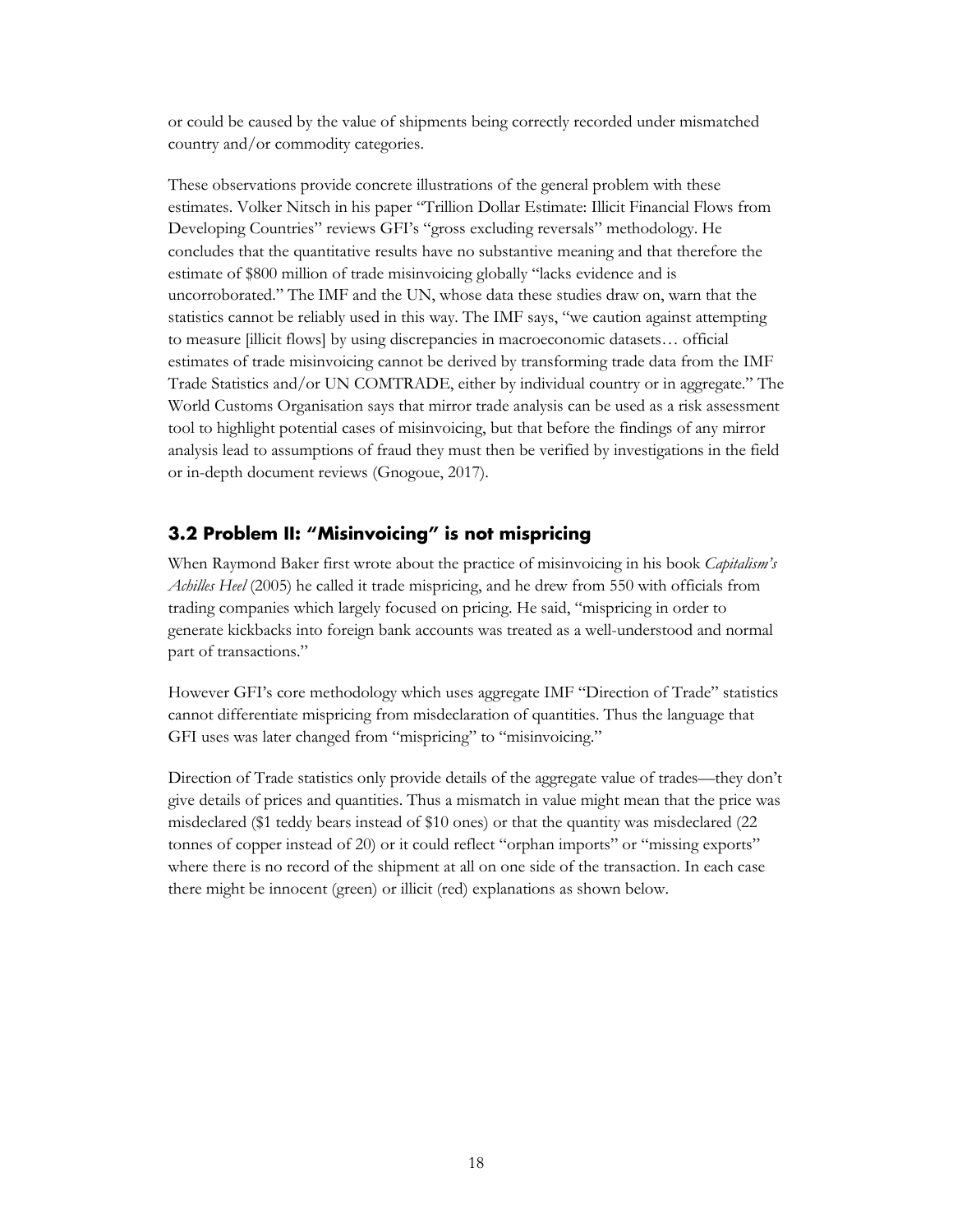

**Figure 7. Different possible interpretations of mismatched values of exports & imports**

Because Direction of Trade statistics aggregate across all commodities and over time they cannot be used to tell the difference between a concentrated area of customs fraud hiding amongst other compliant shipments and widespread marginal discrepancies of declared price or quantity.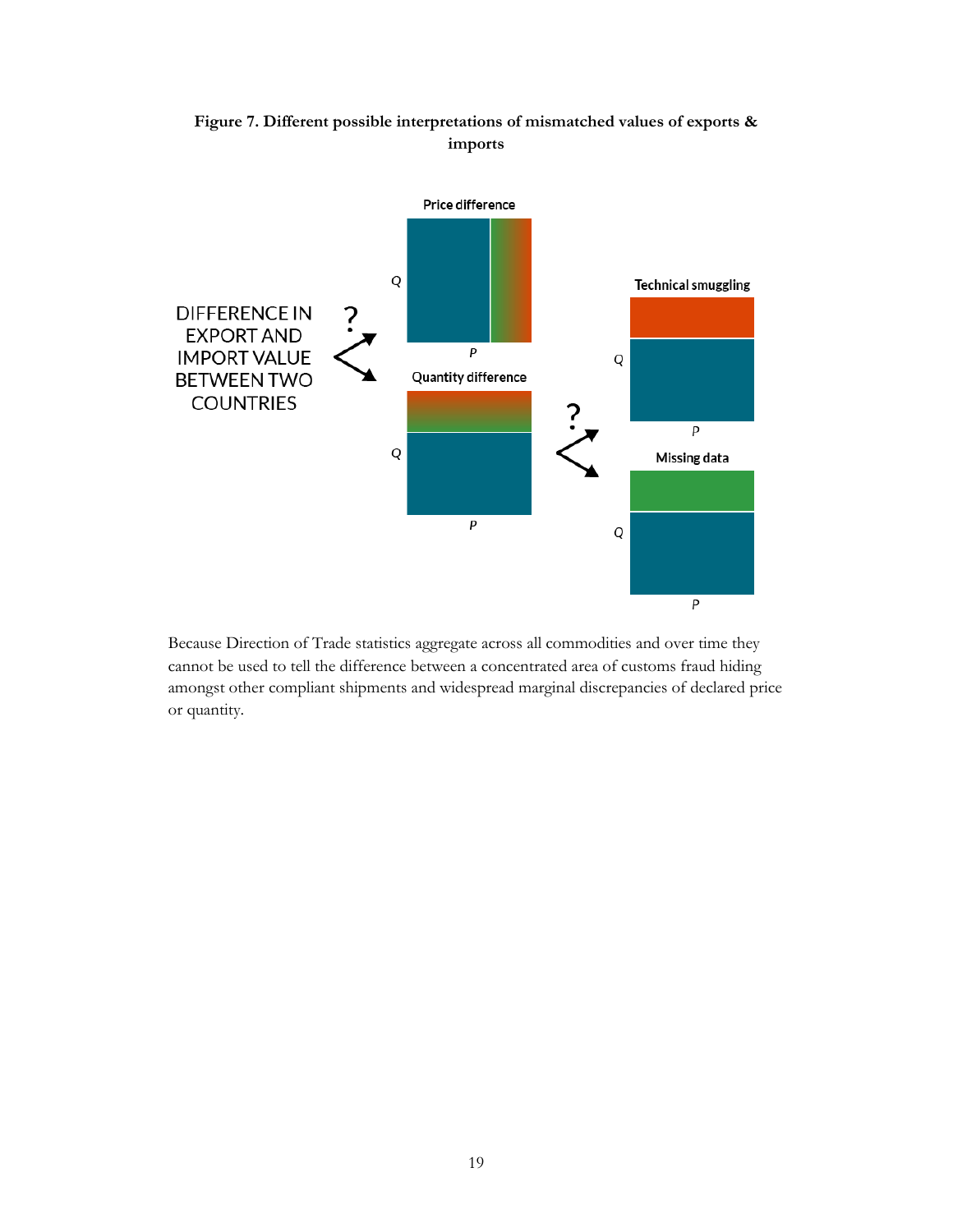

#### **Figure 8. Concentrated fraud or widespread marginal differences?**

The differences matter in practice because different types of misdeclaration represent different types of behaviour by taxpayers, and could be closer or further away from the "grey area" between legal and illegal action, and relatively harder or easier for customs officials to detect in practice.

For example (aside from genuine administrative errors such as recording the wrong commodity code or unit of measure by accident), misdeclaring the quantity or nature of a shipment could be outright customs fraud (for example shipping cars and declaring them as scrap metal, or shipping 20 kgs of gold but only declaring 5kg). Massively under- or overreporting prices could also be customs fraud (such as exporting buckets for \$973 each), or outright smuggling. However such cases are either technically easy to detect through visible inspection or (somewhat harder, but still straightforwardly) through systems for monitoring commodity exports, such as in the mining sector. If blatant huge misdeclarations of quantities and prices (including outright smuggling) are taking place this suggests massive *tax evasion*, with customs inspectors are looking the other way (whether through lack of capacity, or complicity). This though is not what is usually understood as "mispricing."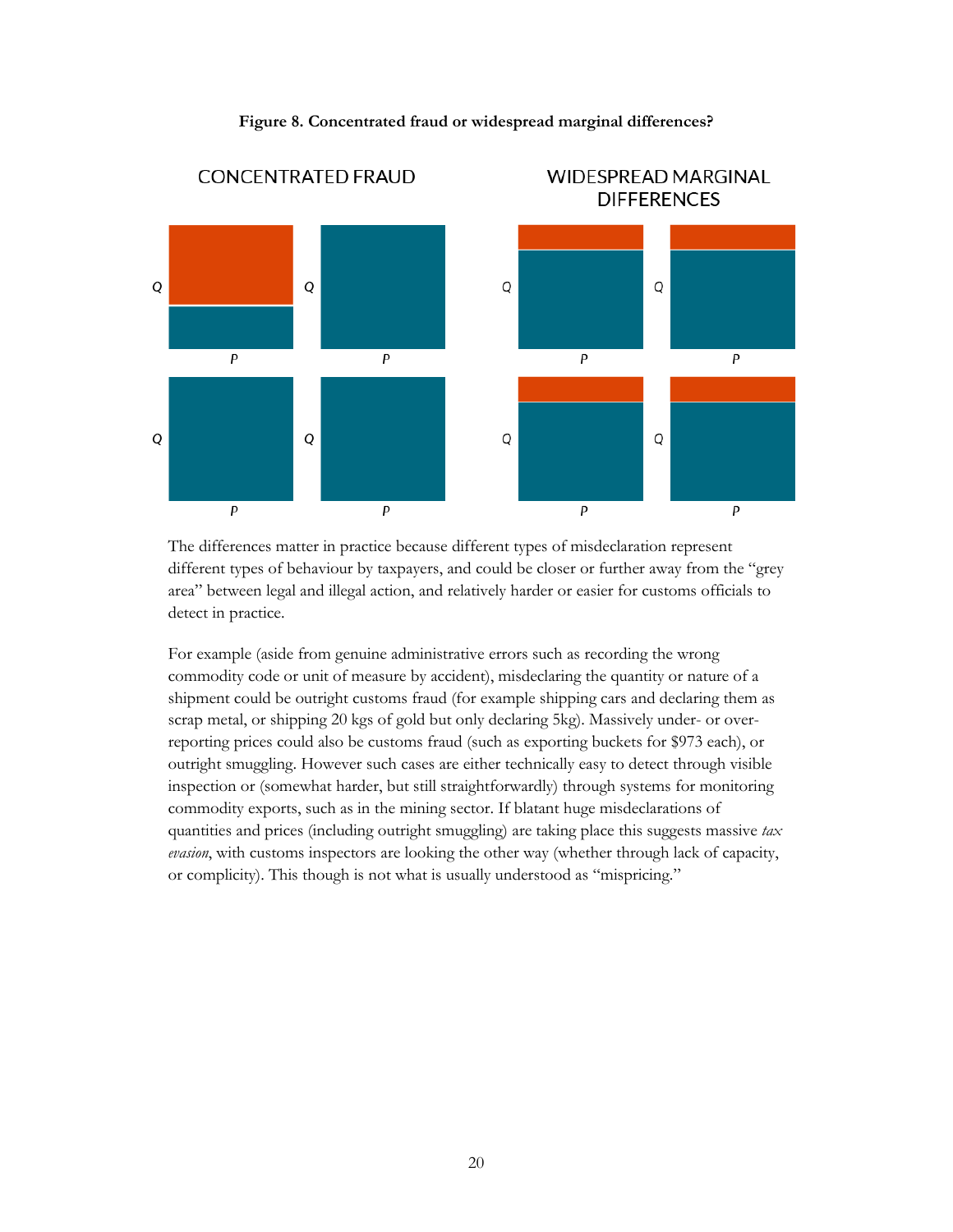| Misinvoicing scenario                |                           | Behaviour by tax payer                                                    | Ease of detection by customs                                                                                                          |
|--------------------------------------|---------------------------|---------------------------------------------------------------------------|---------------------------------------------------------------------------------------------------------------------------------------|
| Pricing<br>difference                | Large/<br>concentrated    | Tax evasion/ Customs fraud                                                | <b>Relatively easy</b> (requires some<br>price knowledge but easy to spot,<br>particularly for commodities)                           |
|                                      | Marginal/<br>widespread   | BEPs/ transfer price abuse?<br>Could reflect ordinary costs/<br>variance? | Hard (requires detailed price<br>knowledge)                                                                                           |
| Quantity/<br>commodity<br>difference | Large/<br>concentrated    | Tax evasion/ Customs fraud                                                | Very easy (gross physical<br>inspection)                                                                                              |
|                                      | Marginal/<br>widespread   | Tax evasion/ Customs fraud?                                               | Medium (precise physical<br>inspection, minerals monitoring)                                                                          |
| <b>Destination</b><br>difference     | Large $/$<br>concentrated | Smuggling?<br>Ordinary transit/merchanting<br>trade?                      | Relatively straightforward to<br>investigate large scale smuggling by<br>major corporations-through tax audit,<br>minerals monitoring |
|                                      | Small/<br>widespread      | Smuggling?<br>Ordinary transit/merchanting<br>trade?                      | <b>Hard</b> to detect small scale cross-<br>border smuggling                                                                          |

#### **Table 4. Implications of different misinvoicing scenarios**

The only type of taxpayer behaviour which equates to BEPS type tax avoidance and which might show up as discrepancies in trade data is transfer price manipulation being used to shift profits to a third country. However these marginal price differences could also reflect legitimate use of a marketing hub.

For example many mining companies use a subsidiary in marketing hub to sell commodities to end consumers. It could charge a margin of 2-4 percent of the value of the commodity, or even 6 percent if the hub takes physical and legal possession of the commodity or undertakes innovative marketing or risk exposure (Readhead, 2016). Tax authorities might challenge the level of the marketing charge on audit—as Australia has done recently with BHP Billiton, and it could result in more tax being payable in a particular jurisdiction (and perhaps less in another) but such disputes are not uncovering about clandestine transfers but challenging the valuation of the service provided by the hub.

Often the term *trade misinvoicing* and *trade mispricing* are conflated suggesting that the behaviour being described by the data is largely about price manipulation by companies operating at the borders of legality by declaring barely acceptable transfer prices. However in practice it appears that what the misinvoicing studies pick up often is destination mismatches (which may well have ordinary explanations in transit and merchanting trade) and quantity differences (which could have either criminal or ordinary explanations).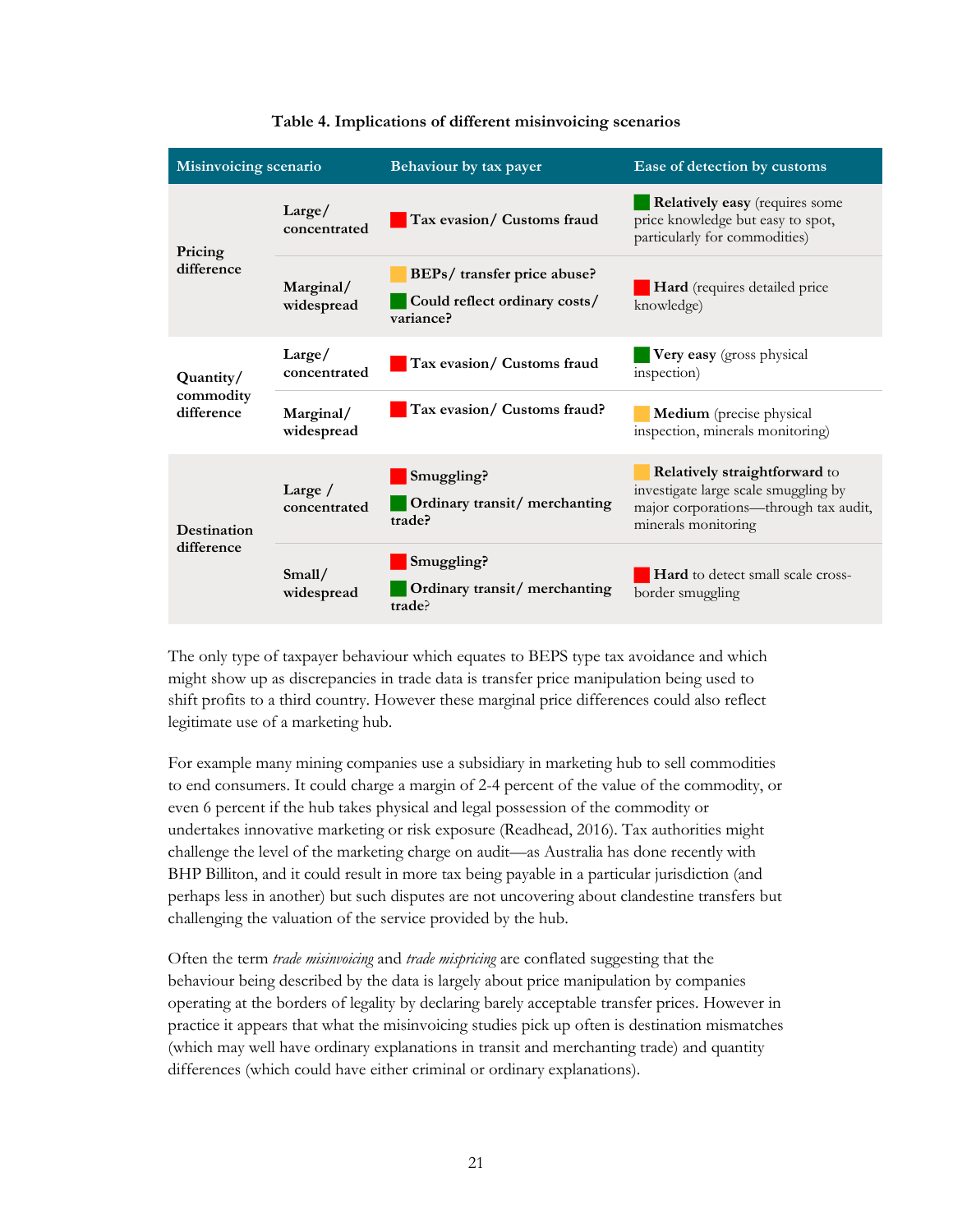#### **Box 2: Exploring prices, quantities and destinations: The case of cocoa**

Côte d'Ivoire has often been highlighted as a country which suffers large illicit flows from the cocoa trade—which makes up over 40 percent of its exports (Côte d'Ivoire cocoa features in both the UNCTAD report and High Level Panel report). The High Level Panel report states that cocoa is a significant source of IFFs, and that Côte d'Ivoire accounts for 38 percent of this.

A simple calculation comparing cocoa exports and imports on a bilateral basis confirms that there are significant mismatches.[9](#page-23-0)





Author's calculations based on COMTRADE data

This reflects large bilateral mismatches—for example cocoa is reported as an export to Estonia, Belgium, and the Netherlands, but does not arrive there. Meanwhile more cocoa arrives in Germany, Russia, and France than is reported as exported to those destinations. Trade misinvoicing studies tend to interpret these mismatches as separate and unrelated smuggling reflecting illicit financial flows into and out of Côte d'Ivoire. However this seems less likely than the alternative scenario which is that cocoa bean wholesalers in countries such as Estonia, Belgium, and the Netherlands are buying cocoa beans which are then delivered (including via bonded warehouses) to chocolate manufacturers in countries such as Germany, Russia, and France. When we look at the price per kg of cocoa beans on export and import, there is in fact no sign of *mispricing.*

 $\overline{a}$ 

<span id="page-23-0"></span><sup>9</sup> NB: the calculation done here is slightly simpler than GFI's "Gross Excluding Reversals" methodology as it treats all partner countries—both developed and developing equally, whereas GFI applies a slightly different method when partner countries are also developing economies.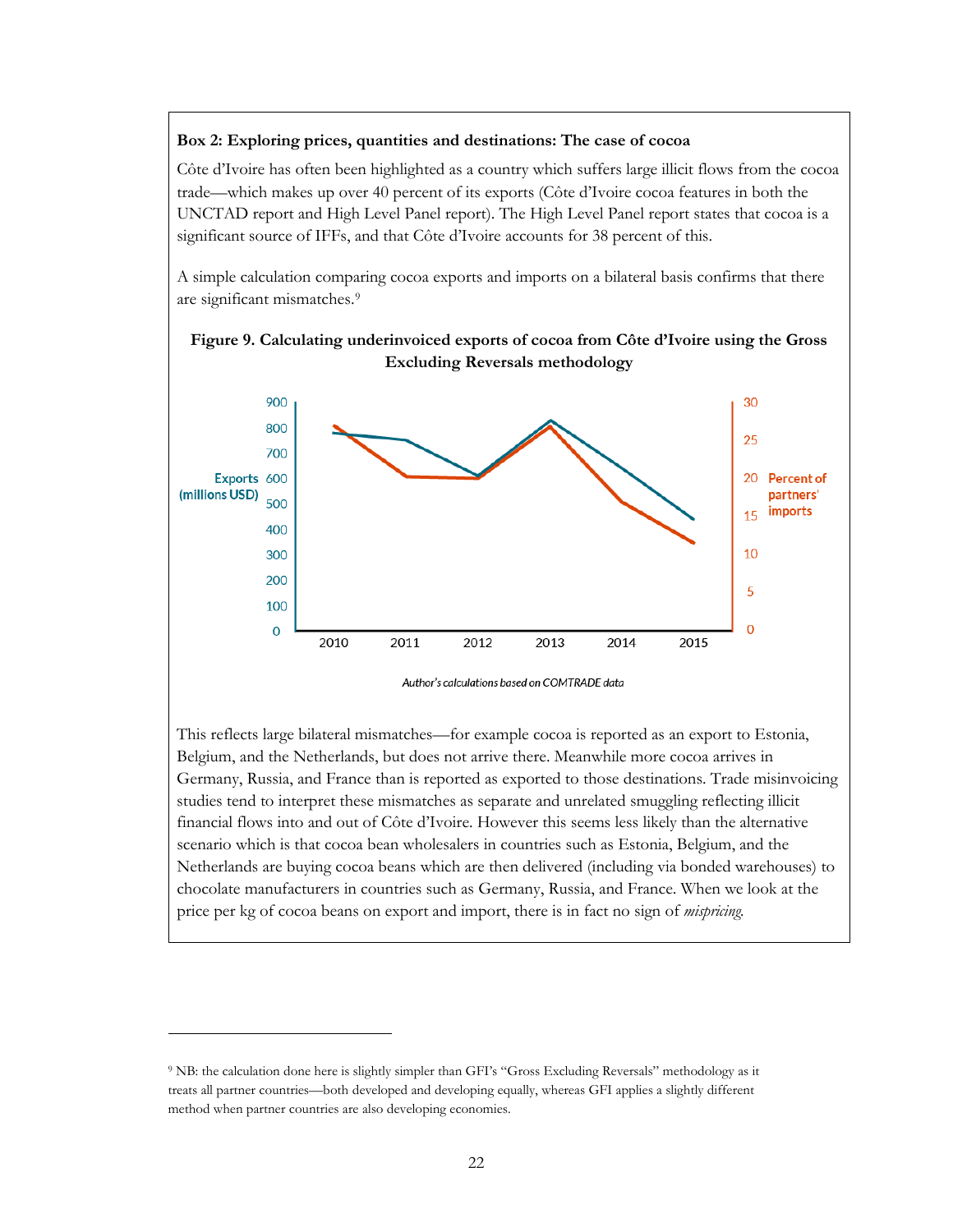

Author's calculations based on COMTRADE data, with 10% allowance for freight and insurance

If we look only at the quantity effect (how many kilogrammes of Ivorian cocoa beans are imported by the world compared to how many are exported from Côte d'Ivoire) there remains some discrepancy, which in most years is less than 10 percent (usually under, but sometimes over). This could reflect a degree of smuggling, cocoa beans going into or out of store, or cocoa beans from other countries being mislabelled. Similar analyses might be undertaken on other commodities to break down misinvoicing estimates into destination, price, and quantity effects.

## <span id="page-24-0"></span>**3.3 Problem III: Findings from trade misinvoicing studies do not reflect corporate practice by major multinational companies**

Raymond Baker began to work on IFFs following his own experience as a business owner and manager in a number of African countries. The practices that Baker describes from his experience and interviews with other tightly-held companies suggest illicit behaviour. They include misinvoicing in order to pay a bribe, generate a kickback, or to evade taxes or currency controls, in each case to divert funds into hidden accounts. While multinational corporations have too often been involved in corruption, this is not the kind of thing that is generally being defended when companies face tax controversies and respond that "we pay tax according to the rules."

Shareholder owned companies in particular have procedures and controls in place to try to prevent bribery, kickbacks, and embezzlement, as it would mean shareholders being defrauded (Truman, 2010). Similarly where misinvoicing methodologies indicate large scale smuggling or misdeclaration of quantities, again this is not the kind of practice that would be defended as ordinary business. This is recognised by the African Tax Administration Forum (ATAF, 2014) which notes that misinvoicing is not significantly related to multinational corporations, and that while multinational corporations may undertake sophisticated tax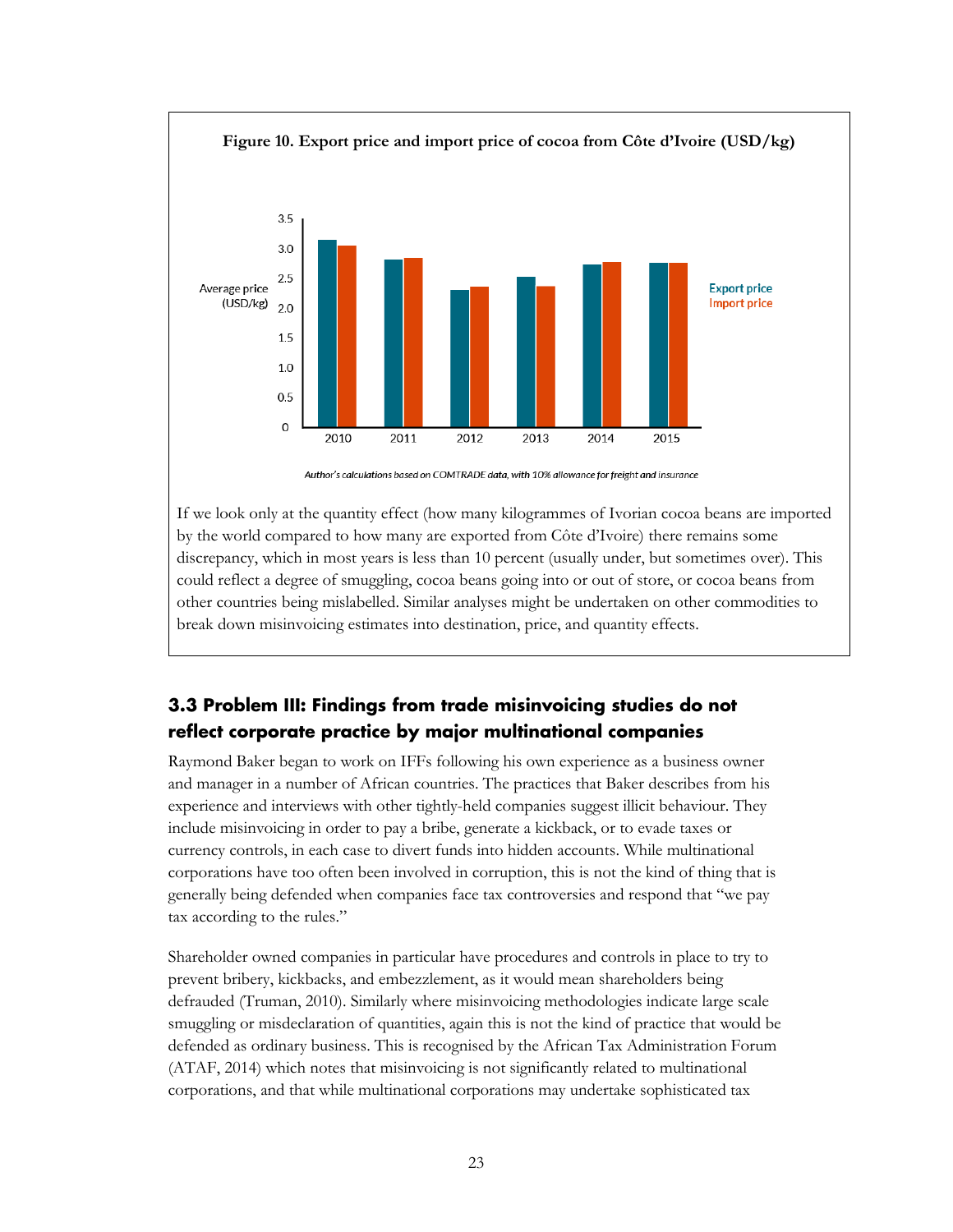avoidance involving complex but well documented transfer pricing design, they do not tend to undertake fraudulent activity. They distinguish this from the risks emanating from owners and managers of closely held companies, noting that "there is evidence that business receipts due to individuals or smaller businesses may be diverted to privately owned companies in tax havens, with little or no justification or documentation."

Nevertheless misinvoicing estimates have been used to stand in for multinational corporate tax avoidance. The adoption of trade misinvoicing measures as indicators of the problem of corporate tax avoidance has leads to a misperception of the nature of transfer pricing issues—in particular assuming large hidden margins in commodity supply chains such as for bananas and copper. Examples such as the "\$973 bucket" and "the 50 pence fridge" which derive from outliers in trade data have been widely used as popular explanations of transfer pricing issues but bear no relationship to actual transfer pricing practices by major corporations (Forstater, 2015).

#### **Box 3: The \$973 bucket**

The \$973 bucket (reportedly exported from the Czech Republic to the US) is a popular illustration that has been used as a demonstration of transfer pricing abuse, alongside others such as fenceposts from Canada at \$1,853, a kilo of toilet paper from China for \$4,122, and a pair of tweezers from Japan at \$4,896. As Prem Sikka (2003) argued these "actual prices charged by some of the world's biggest multinational corporations, all authorised by some of the best accountants, and by political friends in high places. Their game is to shift the tax burden onto somebody else. It is played through 'transfer pricing'." Similarly Eurodad (Ruiz and Romero, 2011) highlights the \$973 bucket as a case of one US corporation using manipulated pricing schemes to avoid paying taxes. Forum Syd (Fröberg and Waris, 2013) also highlights the for \$973 bucket as a case involving a profit shifting from a developing country to a tax haven. "A more realistic price paid on the open market would have been around one dollar. The rest of the price paid is just a way to shift profit to the subsidiary in the tax haven where less tax is paid."

If the famous \$973 was a true reflection of corporate transfer pricing practice then it would it makes sense to view avoidance, misinvoicing, and illicit financial flows as so closely related that they cannot be differentiated. As Prem Sikka says "They are suggestive of a widespread, systematic setting of transfer prices in whatever direction helps to avoid taxes and boost profits"

However evidence for the \$973 bucket does not come from a particular business that was caught at mispricing, but from analysis of US published trade data by Pak and Zdanowitz (2002). A more parsimonious explanation of the \$973 bucket and the other similar examples is that they reflect mistakes in recording the quantity of items (for example the price of a shipment of items rather than a single item) or mistakes in the commodity code recorded. Certainly no one would try to defend these as "arms length prices" and the US Internal Revenue Service would challenge them if they tried (Lunnan, 1996 and Weisman, 2002)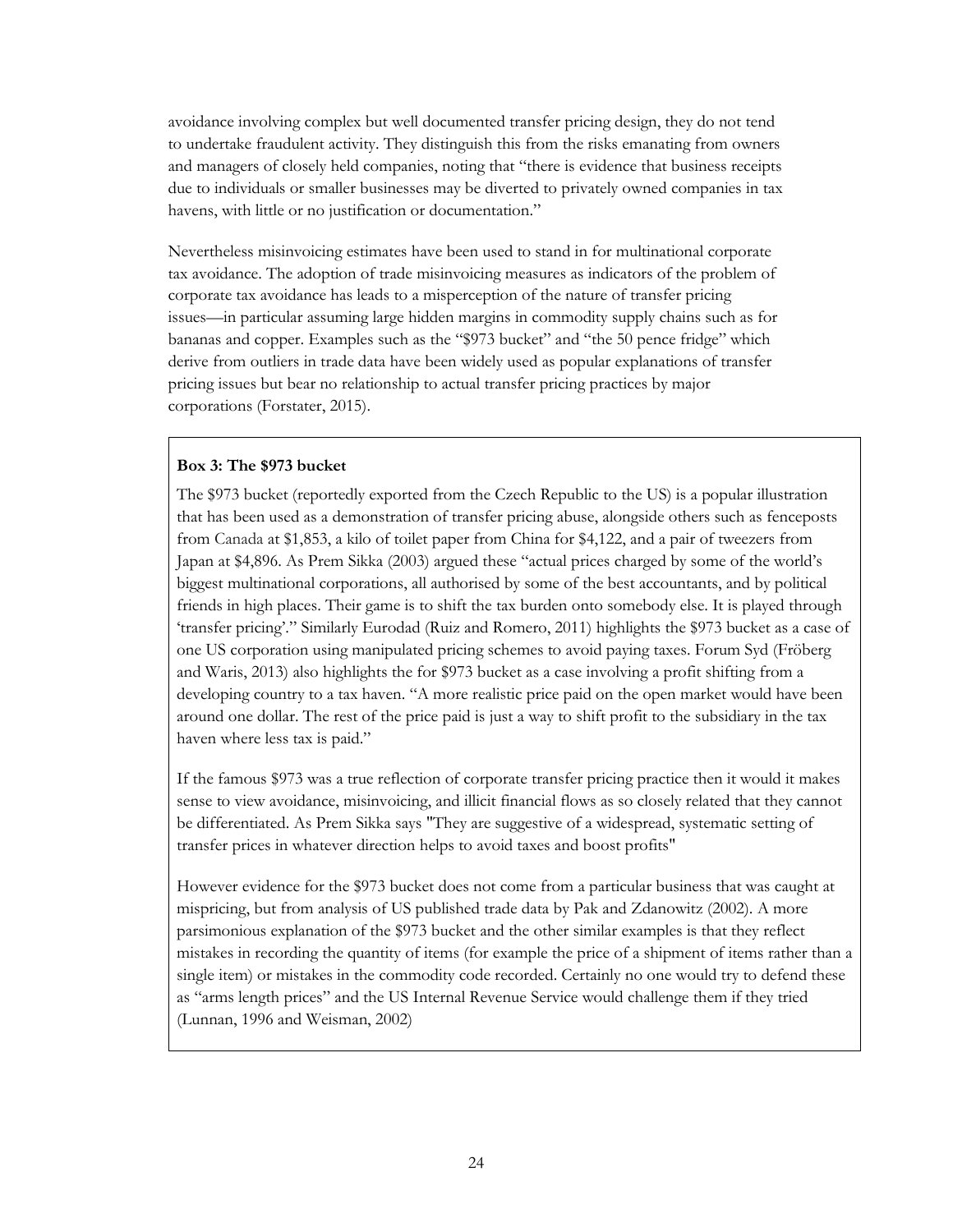#### <span id="page-26-0"></span>**3.4 Are there large hidden margins in commodity trading?**

Cross border-criminals, money launderers, bribe payers, bribe takers, and tax evaders *do* hide transactions amongst legitimate trade flow. Products such as diamonds, other gemstones, and gold and jewellery are easy to smuggle, while other products such as oil may be stolen or misreported. The problem is real. However the idea that such illicit financial flows can be reliably identified through simple calculations using publicly available data appears overoptimistic.

These calculations systematically transform records of ordinary trade flows into large misinvoicing estimates which in turn have been interpreted as reflecting systematic and egregious mispricing by multinational companies. They create perceptions that major companies doing international business in developing countries must be getting away with hiding vast illicit flows, while customs, revenue, and statistics agencies in developing countries must all be utterly incompetent or complicit.

These calculations have supported a widely held perception of large hidden margins in commodity supply chains. One common reading of the illicit flows estimates is that they must reflect exploitation of primary producers through trading relationships which extract a high margin on commodities. However, as the cocoa bean example above highlights destination (i.e., volume) mismatches can have a much bigger effect on the numbers than price effects, without indicating any illicit flow or hidden price margin.

Another reason to be sceptical of the idea that simple calculations on publicly available trade data reveal large hidden margins in the commodity trade is that commodity trading is a competitive business that is based on low margins and high volumes. If there was a better deal to be done, or if traders found out that their competitors were making large margins, this would be commercially valuable information, and would an opportunity for arbitrage. Large scale misinvoicing estimates are often reported as a development issue, but have been largely ignored by the financial and trade media, although if they had information about hidden margins this would be highly material for traders. The experience of Fairtrade also suggests that there is not a big margin in the supply chain of commodities such as cocoa, tea, and coffee which can simply be reallocated to producers.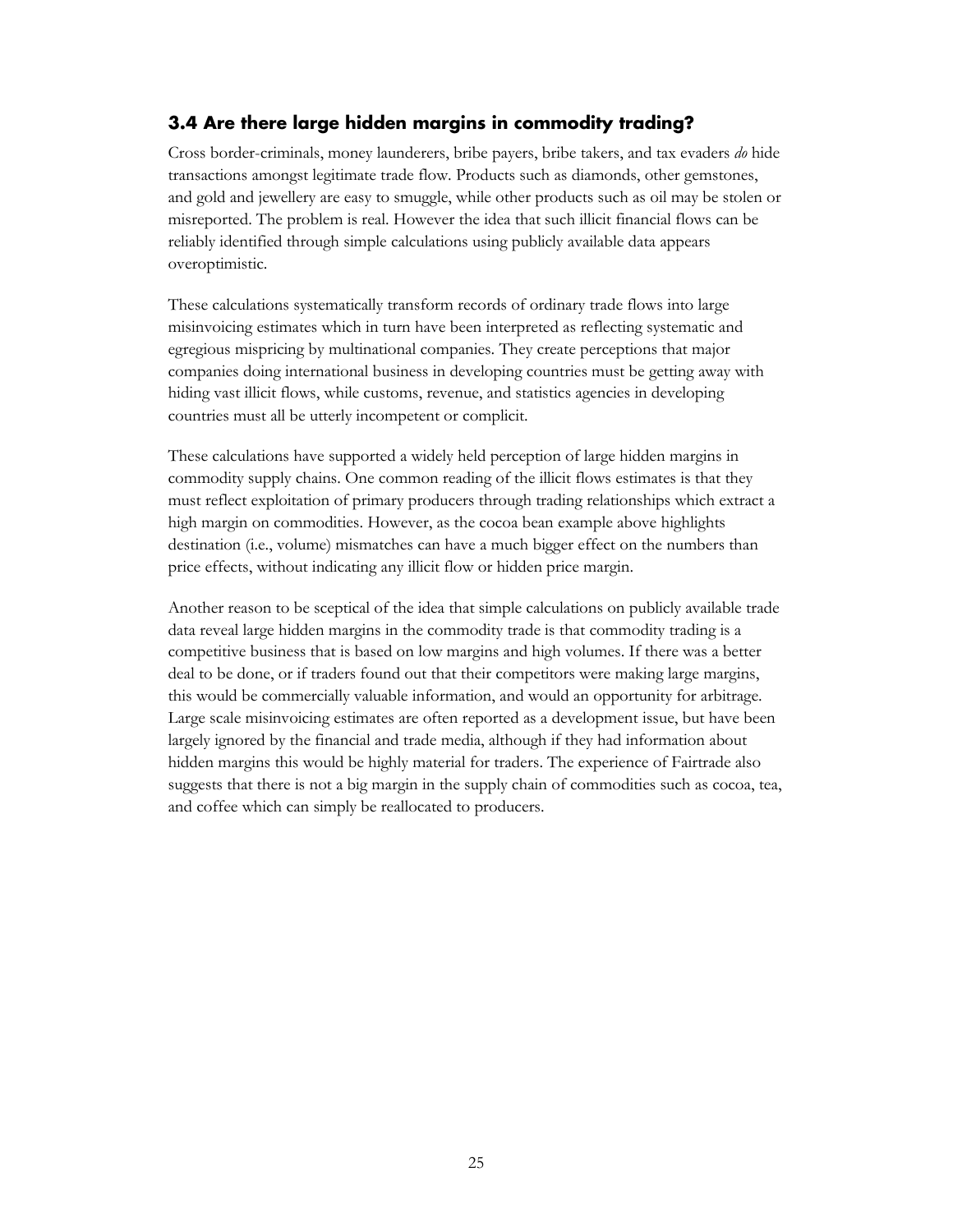#### **Box 4: Acacia Mining: A case of massive illicit flows?**

Developing countries face real challenges in securing revenues from natural resources. However, inflated expectations of massive hidden margins can contribute to policy instability and undermine government accountability. One current example of this is the dispute between Acacia Mining and the Government of Tanzania (see Forstater and Readhead, 2017). There have long been concerns about whether Acacia Mining is paying enough tax in Tanzania. Between 2010 and 2015, Acacia paid \$444 million in dividends to shareholders, despite not yet paying any income tax in Tanzania. There is a widespread belief expressed in the media and by politicians that underlying Acacia's tax affairs are mechanisms which enable it to illicitly export much of the value of its products. However analysis of mining revenues by Open Oil (2016) highlight that the main reason for the lack of corporate tax is that there were generous fiscal terms in the original mining agreement, specifically an additional capital allowance, that meant Acacia could deduct 100 percent of its \$4 billion investment, plus a 15 percent margin, before paying any income tax.

In March 2017 an export ban was introduced on unprocessed minerals and ores. Exports of concentrate (an intermediary product between ore and metal) were halted due to the ban. In May 2017, President Magufuli appointed two special committees to investigate the contents of 277 of the containers stuck at the port. The first committee reported that the concentrate contained around twice as much copper and silver, and around eight times as much gold than was declared by the company. They also detected a range of other metals. If the committees' findings are accurate, the extent of the undervaluation would be enormous, amounting to almost \$4 billion annually (one tenth of Tanzania's GDP). The second committee scaled these figures up to cover 61,320 containers exported between 1998 and 2017, suggesting the true value of concentrate exports was \$83 billion and that the government had lost \$31 billion of revenue trade due to misinvoicing and transfer price manipulation. The company maintains they have always declared all materials produced and paid all royalties and taxes that are due, while The Tanzania Mineral Audit Agency (TMAA) undertakes careful work to monitor minerals exports.

The committee's belief that they have uncovered a case of massive misinvoicing (i.e., misrepresentation of the value or quantity of exports) does not seem plausible for economic and geological reasons (Forstater and Readhead, 2017). The committee's reports suggest that the mine was producing massive amounts of unreported gold, iridium, and ytterbium, but that this has been covered up. This would mean an extraordinary conspiracy, including defrauding shareholders.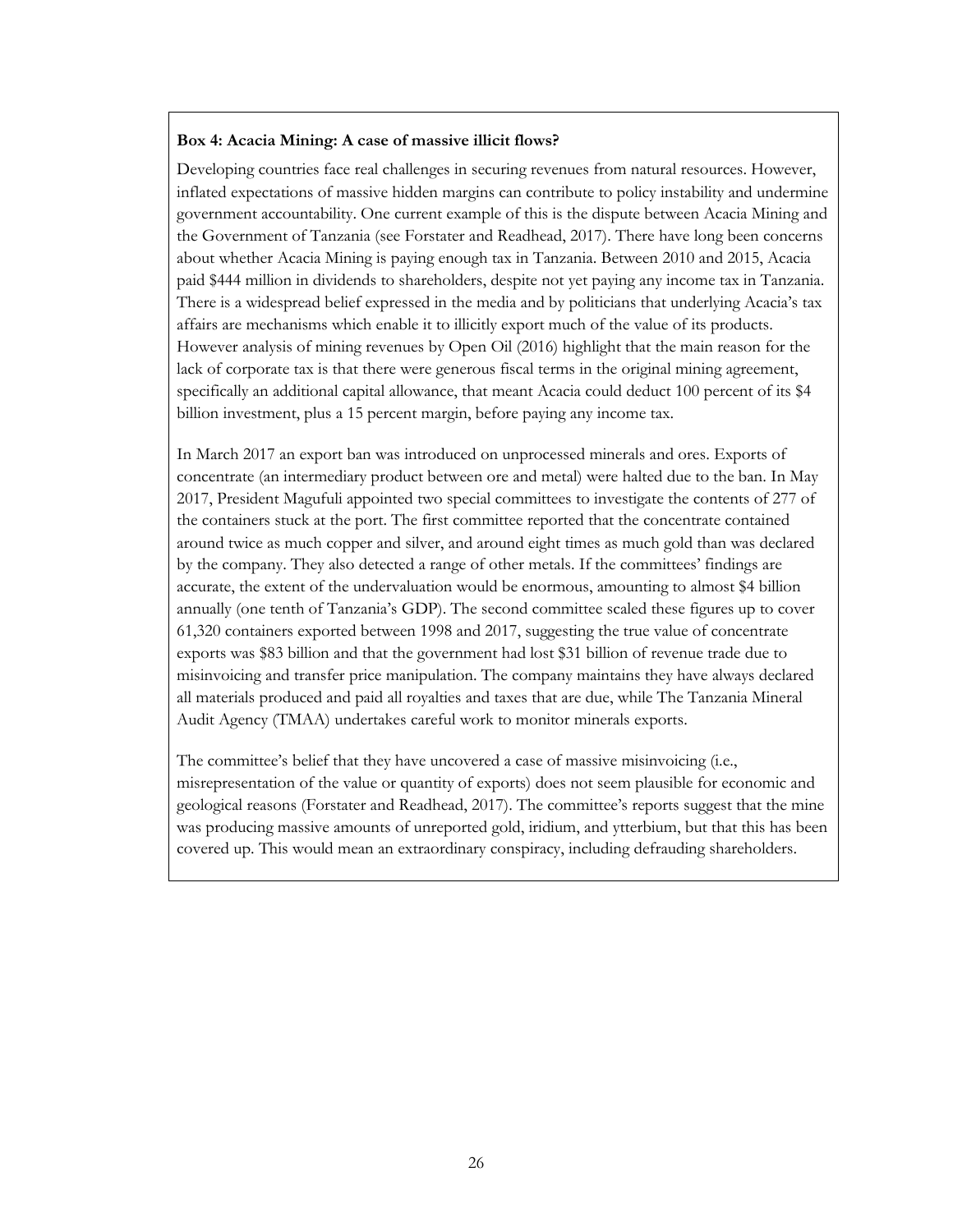## <span id="page-28-0"></span>**4. "Tax-havens": The meeting point between IFFs and tax avoidance?**

Another argument is made that illicit financial flows and corporate profit shifting are fundamentally the same phenomena because they both involve "tax havens" and/or "secrecy jurisdictions." The three topics of IFFs, havens, and multinational profit shifting are often considered together (for example see Fjeldstad et al, 2017), particularly by civil society networks and the media. The linkage between tax havens, illicit financial flows, and multinational corporate taxation goes back to the early days of Norway's advocacy engagement (Tilley, 2016) and can be seen in the original *Draining Development* book (World Bank, 2012).

Sol Picciotto (2018) makes a strong form of the argument stating that any financial transaction or structure that takes place "offshore" (a term that he does not define) is by definition illicit:

"Offshore is a murky world which facilitates a range of criminal, illegal, illegitimate and undesirable practices, all covered by the broad term illicit. …. It is sometimes said that many of these activities are 'perfectly legal', and hence legitimate. However, if they are legal, there is no need to carry them out offshore. Offshore devices or structures all involve using the laws or facilities of another country to obtain an advantage not possible under the law that should apply. Private persons' bank accounts, financial information and other aspects of their personal affairs are generally protected in all countries by laws on confidentiality and privacy, which can only be overridden in specified circumstances, when there is a public interest. There is a network of tax treaties aimed at preventing double taxation, and in any case countries wishing to attract investments generally provide inducements, not excess taxation. Resorting to an offshore arrangement always involves trying to get around an inconvenient law – dodging the law."

This categorical equation between "offshore/ tax havens" and "illicit" seems overly sweeping. Everywhere is "offshore" to everywhere else. While it is certainly true that people and enterprises can access legal frameworks that more convenient and advantageous than if they were confined to their home jurisdiction, this does not necessarily mean that they are evading or breaking rules at home or that they are doing something illegitimate.

Piciotto's formulation seems to rely on the idea that there is a single set of laws which "should" apply to every person or enterprise. However a wealthy international family which owns properties in several countries, a multinational enterprise managing risk, assets, and inventories across borders, or a joint-venture involving investors from several different countries all face choice of jurisdictions to use for legal structures and financial assets in the ordinary course of their affairs—and whichever they choose will be "offshore" to some parties.

Nor should it be assumed that people everywhere enjoy the confidence that information held by banks or public authorities is securely held and protected from political or criminal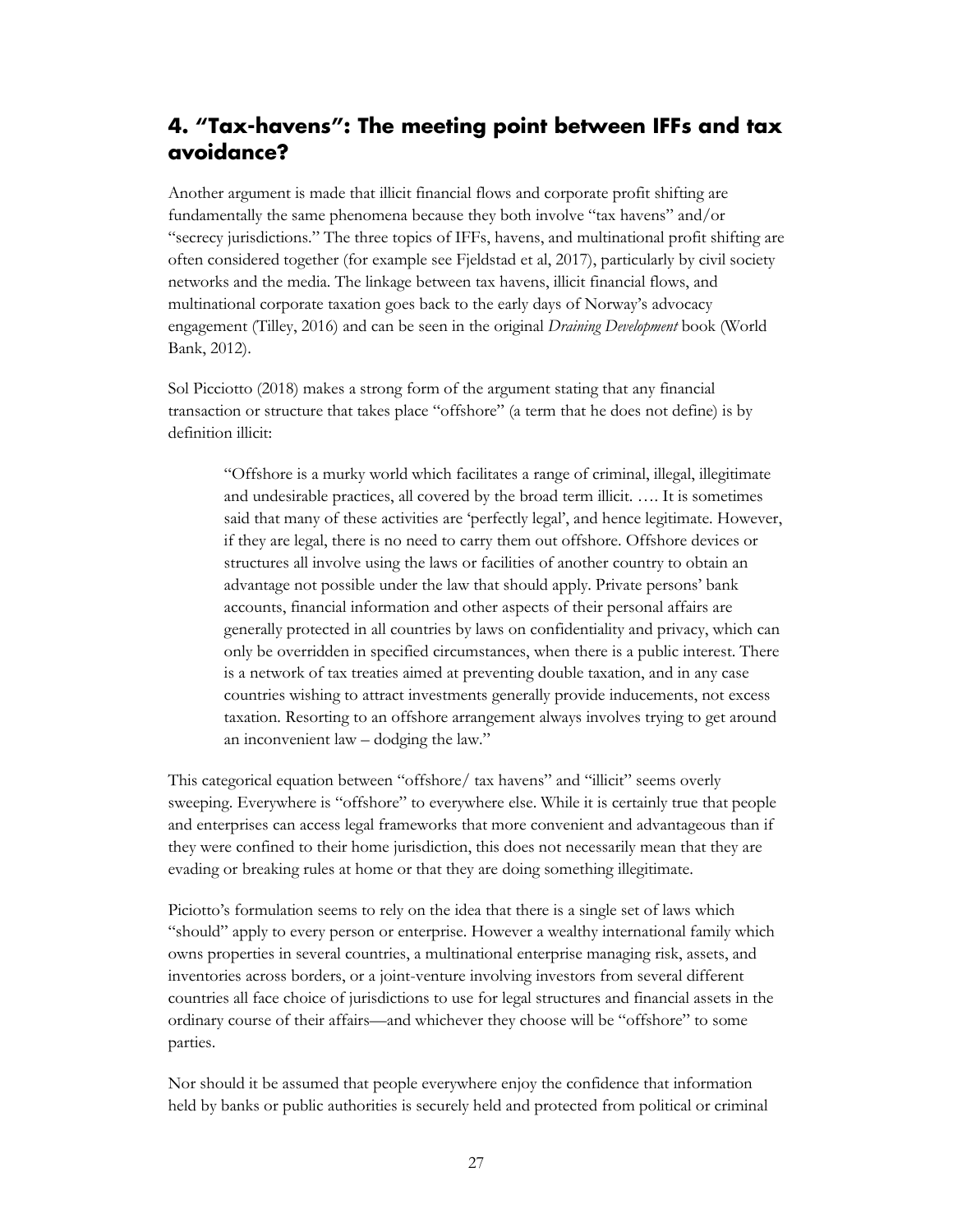interference. Zucman (2017) finds that countries whose residents have the largest stock of offshore assets compared to GDP include autocracies (such as Saudi Arabia or Russia) and countries with a recent history of autocratic rule (such as Argentina or Greece), suggesting that lack of confidence in legal protections at home could be a key motivation for offshore holdings. Similarly not every country has institutions that enable businesses to raise capital on foreign stock markets, access reliable courts, or use flexible and sophisticated financial products. Jason Sharman (2012) finds for example that it is these factors, rather than criminal money or tax arbitrage, that explain the popularity of the British Virgin Islands as a conduit for investment into China (including round-tripping by Chinese investors). Development finance institutions investing public money in private enterprises regularly route their investments through tax havens as a means to overcome shortcomings in the legal systems in the poor and capital-scarce countries in which they invest (Carter, 2017).

Multinational corporations tend not to seek out jurisdictions with weak legal or financial governance or those with extreme secrecy. For example Oxfam (2017) found that the top 5 "tax havens" where European banks earn profits are Hong Kong, Luxembourg, Belgium, Ireland, and Singapore (only two of which score below 60 on the Tax Justice Network's Financial Secrecy Index). Simply deeming that everything involving international finance that goes on in these places is murky and "illicit" requires stretching the definition far beyond boundaries which relate to the law.

The use of international financial system to enable tax evasion, and hiding of stolen assets, is clearly a problem. Preventing financial institutions, and the financial centres that host them, from being used in this way by crime syndicates, kleptocrats, and opportunistic tax evaders is core to the illicit financial flows agenda. However the role that international financial centres play in mediating investment, enabling people to diversify their assets, and supporting global commerce are also critical benefits to society. Too little is known about the how much of what takes place offshore is beneficial, defensible, or objectionable, and bundling these categories together under the "illicit" umbrella will not support greater clarity and understanding.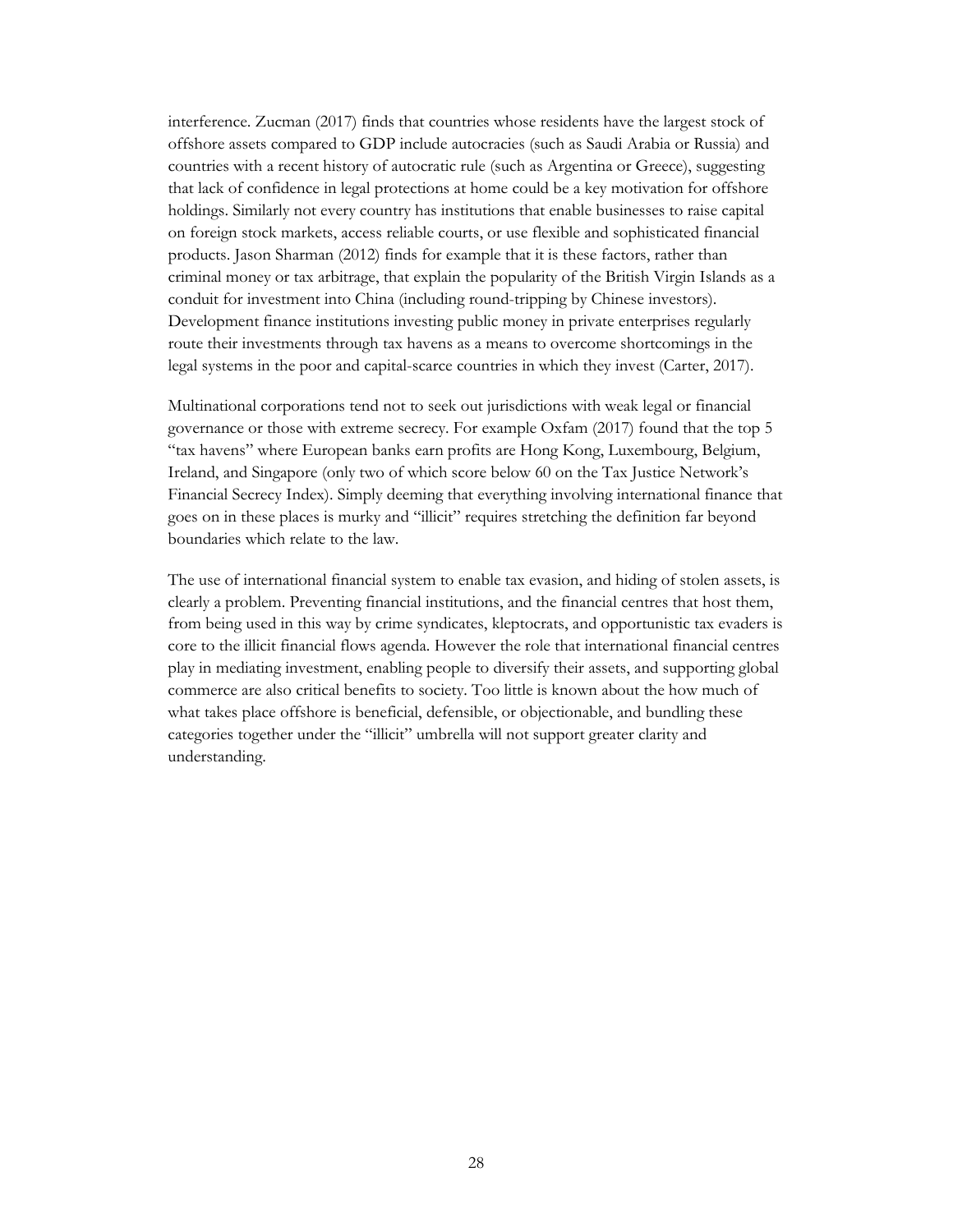## <span id="page-30-0"></span>**5. Conclusion**

The distinction between doing something that is currently against the law (or that abets those seeking to get away with illegal acts) and doing something that is within the bounds of civil liberties is critical to protecting civil rights and freedoms. It is fundamental to the democratic political process and the rule of law that laws are set by the legislature and interpreted by the judiciary.

Legislative changes can shift behaviours from one category to the other (as has been the case with the BEPS), and administrative improvements and information sharing can make it easier to determine which side of the line activities are on—but the distinction remains important. Using a conceptual definition of illicit financial flows which combines what is illegal with what uncertain, or what is judged to be undesirable by some unelected group, undermines and confuses accountability and understanding.

A careful analysis of the trade misinvoicing estimates and cases, and of the role of international financial centres does do not support the view that illicit financial flows, legal tax avoidance and the use of "tax havens" are categorically the same. Nor, as it is sometimes stated, is it true that corruption is only a minor part of the IFFs agenda, dwarfed by massive outflows related to multinational investment.



#### **Figure 11. These terms are not equivalent**

Ultimately the question of how the term "IFF" is defined will only settled by those that define and use it, whether as international organisations, governments, researchers and academics, or activists. While different players have different perspectives, they have a common interest in strengthening administration of tax law so that it is neither weakly enforced, nor capricious and predatory. This is positive for citizens, businesses, and government, and ultimately critical for sustainable development.

Concentrating on battling definitions may be seen as a distraction from this underlying common objective, but incompatible language can become a barrier to understanding and dialogue. Being clearer about the distinction between acts of tax fraud and evasion (alongside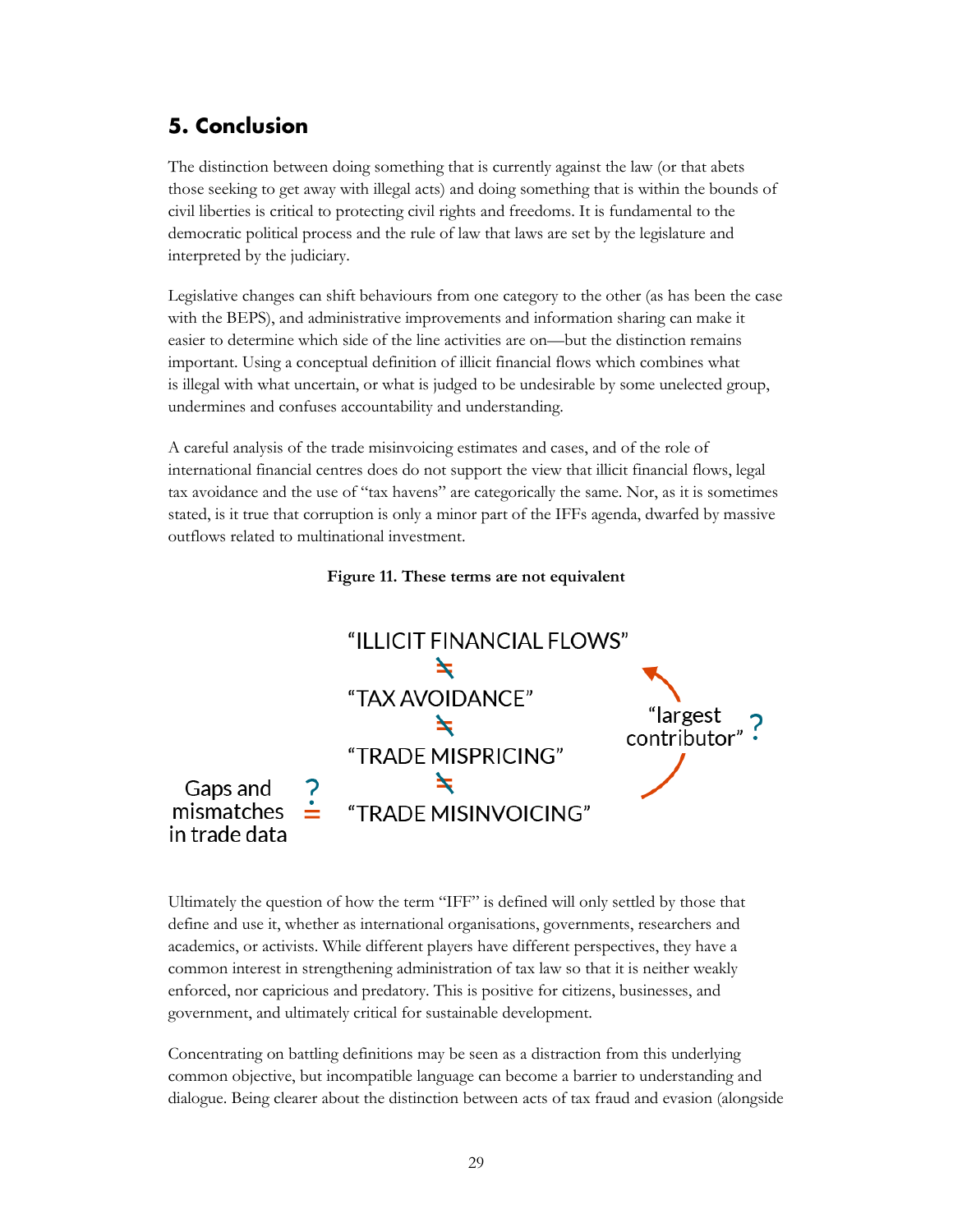bribery, corruption, money laundering, and theft of public assets) on one hand and tax avoidance and tax uncertainty on the other does not entail an absolute "parting of the ways" of tax and anti-corruption, but a clearer understanding of issues and potential solutions.[10](#page-31-0) Transparency and accountability of fiscal regimes (including in areas such as the extractive sector), ending abuse of anonymous companies, tackling customs fraud, and rationalising and regularising tax incentives are areas of common ground which necessitate collaboration.

Certainly, globally integrated value chains combined with complex (and sometimes incomplete) tax rules mean that the tax affairs of major multinational companies will always be challenged or adjusted. There are wider questions about how the international tax system should be developed to address the digital economy and to better serve developing countries. However, bracketing questions of how to allocate international taxing rights along complex international value chains into the same category as prosecuting theft of public assets, or money laundering of criminal proceeds, implies guilt-by-association which is not be helpful for public-private dialogue, development of effective fiscal regimes and accountability, or cooperative compliance.

 $\overline{a}$ 

<span id="page-31-0"></span><sup>10</sup> See also Transparency International's deliberations about whether "tax abuse" and corruption should be equated. Barrington, R. 2016. When Is Tax Abuse Corruption? The New Official View of Transparency International<http://www.transparency.org.uk/when-is-tax-abuse-corruption/#.Wp00KhPFLeQ>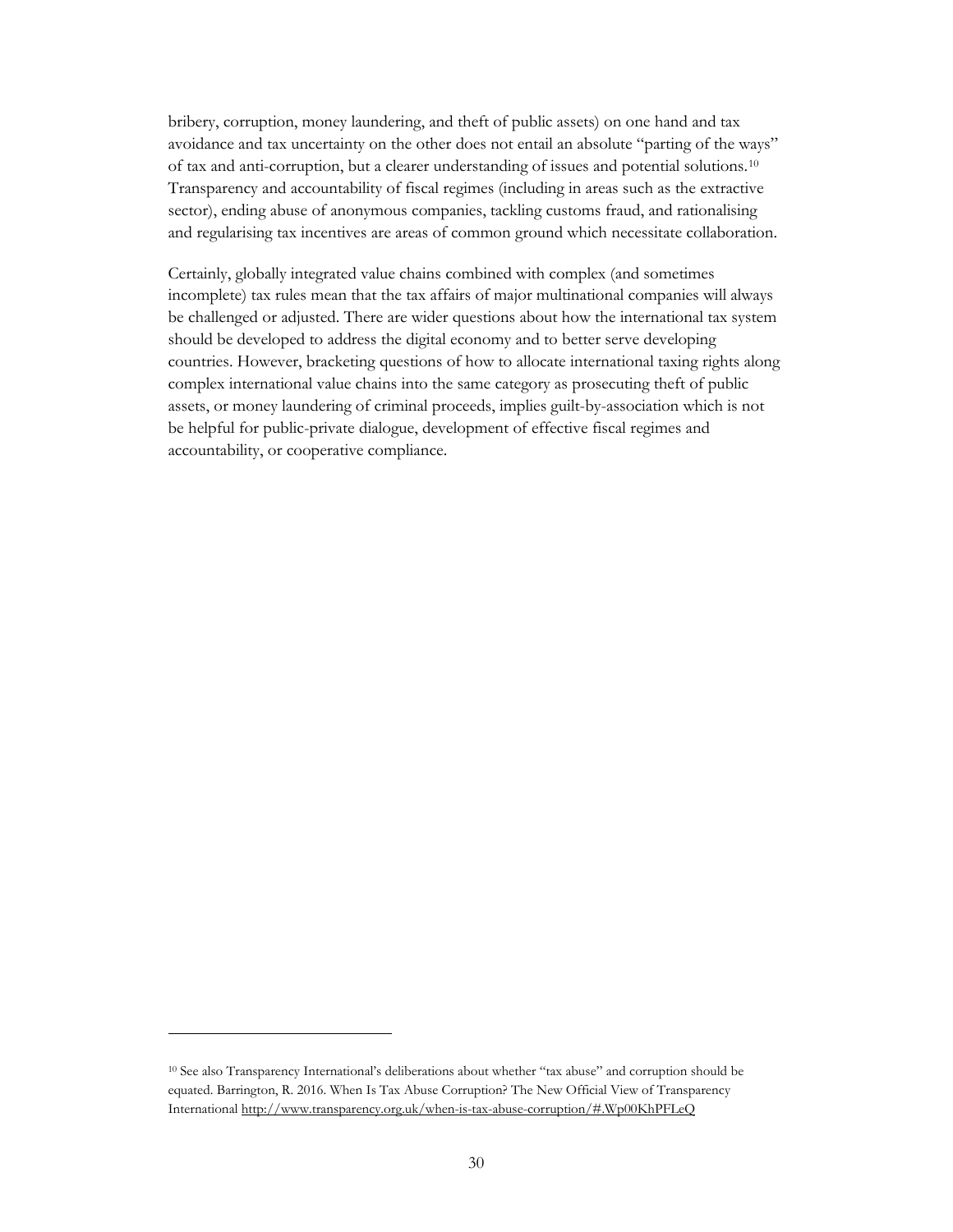## <span id="page-32-0"></span>**Bibliography**

- African Tax Administrators Forum. 2105. Illicit Financial Flows and Trade Misinvoicing: the challenges for Africa.
- Allison Christians. 2014. Avoidance, Evasion, and Taxpayer Morality.
- Baker et al.,. 2014. Illicit Financial Flows from Developing Countries: 2003-2012.
- Baker, Raymond. 2005. Capitalism's Achilles Heel: Dirty Money and How to Renew the Free Market System.
- Carrere, Celene and Christopher Grigoriou. 2014. Can Mirror Data Help to Capture Informal International Trade? Policy Issues in International Trade And Commodities Research Study Series No. 65. UNCTAD.
- Carter, Paddy. 2017. Why do Development Finance Institutions use offshore financial centres? ODI Report.
- Chowla, Peter and Tatiana Falcao. 2016. Illicit Financial Flows: concepts and scope. Interagency Task Force.
- Christian Aid. 2008. Death and Taxes.
- Christian Aid. 2009. False Profits.
- Cobham, Alex and Petr Jansky. 2017. Global distribution of revenue loss from tax avoidance: Re-estimation and country results. WIDER Working Paper 55/2017- UNU-WIDER.
- Cobham, Alex. 2015. Illicit Financial Flows Assessment Paper. Copenhagen Consensus.
- Crivelli, Ernst, Ruud de Mooij and Michael Keen. 2015. Base Erosion, Profit Shifting and Developing Countries. IMF Working Paper.
- Declaration of Civil Society. 2016. Declaration of Civil Society to UNCTAD XIV
- Devereux, M., J. Freedman and J. Vella. 2012. Paper 1: Tax Avoidance. Oxford University Centre for Business Taxation.
- Eunomix. 2015. A review of the UNCTAD report on trade misinvoicing, with a focus on South Africa's gold export Draft final 7 November 2016.
- European Parliament. 2015. Report on tax avoidance and tax evasion as challenges for governance, social protection and development in developing countries. Financial Transparency Coalition (2016).
- Financial Transparency Coalition. 2016. Recommendations to the United Nations Conference on Trade and Development (UNCTAD 14) on Illicit Financial Flows.
- Fjeldstad, Odd-Helge, Sigrid Klæboe Jacobsen, Peter Henriksen Ringstad, Honest Prosper Ngowi. 2017. Lifting the Veil of Secrecy: Perspectives on International Taxation and Capital Flight from Africa. Bergen: CMI.
- Forstater, Maya. 2015. Can Stopping 'Tax Dodging' by Multinational Enterprises Close the Gap in Development Finance? CGD Policy Paper 069. Washington, DC: Center for Global Development.
- Gaulier, [Guillaume,](https://papers.ssrn.com/sol3/cf_dev/AbsByAuth.cfm?per_id=1542546) [Julien Martin,](https://papers.ssrn.com/sol3/cf_dev/AbsByAuth.cfm?per_id=963804) [Isabelle Mejean](https://papers.ssrn.com/sol3/cf_dev/AbsByAuth.cfm?per_id=1180077) and [Soledad Zignago.](https://papers.ssrn.com/sol3/cf_dev/AbsByAuth.cfm?per_id=333384) 2008. International Trade Price Indices. CEPII Working Paper 2008-10.
- Global Financial Integrity. 2015. Illicit Financial Flows from Developing Countries: 2004- 2013.
- Gnogoue, Victorien Roger-Claver. 2017. Mirror analysis, a risk analysis support tool for Customs administrations in WCO News. February 2017.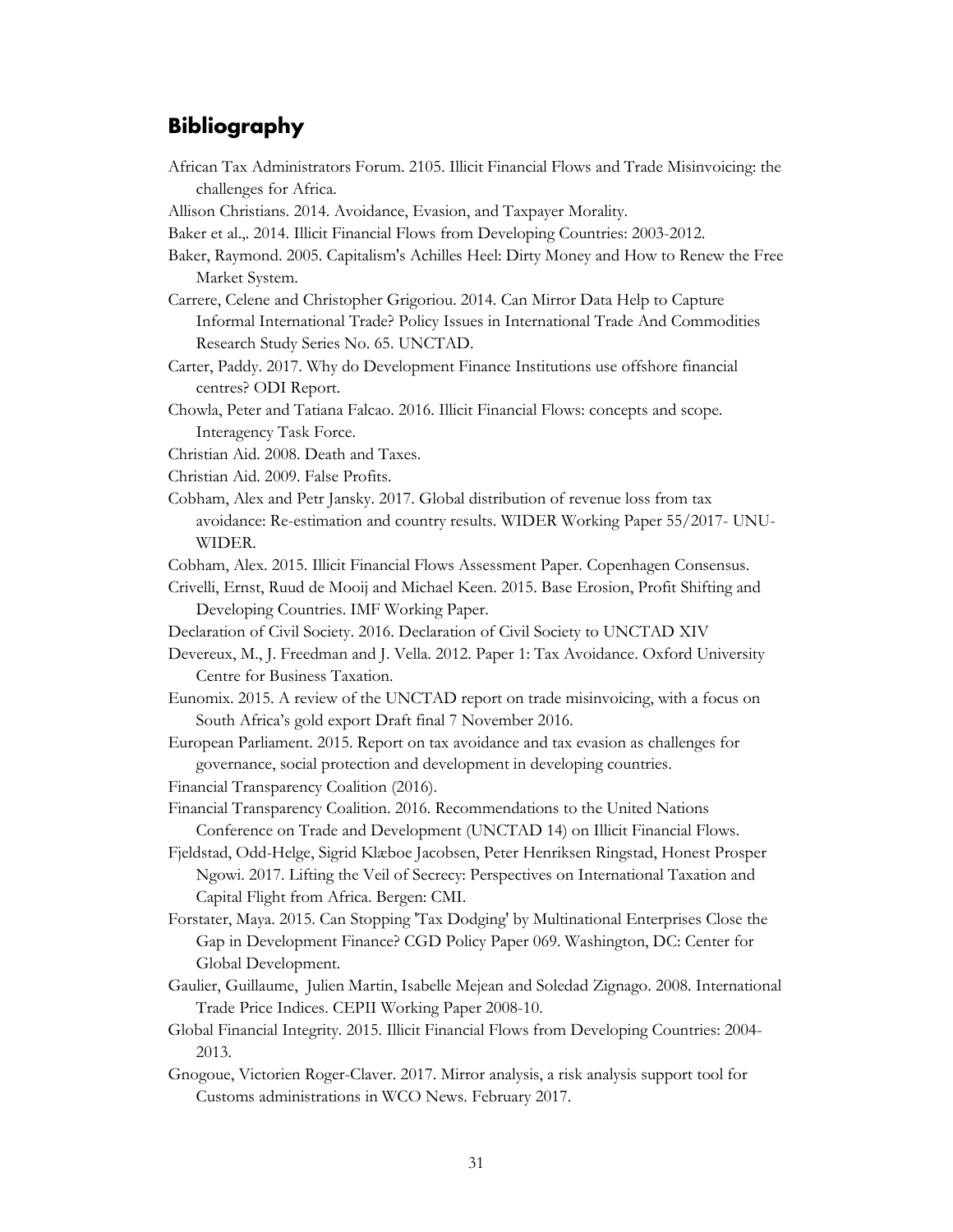- Hearson, Martin. 2014. Tax-motivated illicit financial flows A guide for development practitioners. Anti-Corruption Resource Centre. Bergen: CMI.
- High Level Panel on Illicit Financial Flows from Africa. 2015. Track it! Stop It! Get It!
- Hoddes, Robin. 2016. Corruption and Tax Abuse: two sides of the same coin. Transparency International Policy Position.
- Inter-Agency Task Force on Financing for Development. 2017. Illicit Fianncial Flows. Background Note. [http://www.un.org/esa/ffd/wp-](http://www.un.org/esa/ffd/wp-content/uploads/2017/02/Background-note-on-illicit-financial-flows.pdf)

[content/uploads/2017/02/Background-note-on-illicit-financial-flows.pdf.](http://www.un.org/esa/ffd/wp-content/uploads/2017/02/Background-note-on-illicit-financial-flows.pdf)

- Johannesen, N. & Pirttilä, J..2016. Capital flight and development: An overview of concepts, methods, and data sources. 2016/95. Helsinki: UNU-WIDER.
- Lunan, C.1996. Tax Cheating? Or Clerical Gaffes? Fiu Professors Say Import-export Data Point To Billions Of Laundered Dollars The IRS, Though, Isn't Buying It.
- Messick, Richard. 2018. Human Rights Law and Victim-Centered Remedies for Kleptocracy Paper prepared for "Improving the Human Rights Dimension of the Fight against Corruption," Conference organized by the Centre for Civil and Political Rights Geneva, February 19 –20, 2018.
- Ndikumana, Leonce. 2016. Trade Misinvoicing in Primary Commodities in Developing Countries: The cases of Chile, Cote d'Ivoire, Nigeria, South Africa and Zambia. Geneva: UNCTAD. -
- Nitsch, Volker. 2016. Trillion Dollar Estimate: Illicit Financial Flows from Developing Countries.

In: Darmstadt Discussion Papers in Economics, 227. Darmstadt.

- OECD. 2014. Illicit Financial Flows from Developing Countries.
- Open Oil. 2016. Financial analysis of the Acacia Mining tax dispute OpenOil, June 10, 2016.
- Picciotto, Sol. 2018. Illicit financial flows and the tax haven and offshore secrecy system. Tax Justice Network. [https://www.taxjustice.net/2018/02/08/illicit-financial-flows-tax](https://www.taxjustice.net/2018/02/08/illicit-financial-flows-tax-haven-offshore-secrecy-system/)[haven-offshore-secrecy-system/.](https://www.taxjustice.net/2018/02/08/illicit-financial-flows-tax-haven-offshore-secrecy-system/)
- Readhead, Alexandra (2016) Preventing Tax Base Erosion in Africa: A Regional Study of Transfer Pricing Challenges in the Mining Sector.
- Reuter, P. (Ed.). 2012. Draining Development? Controlling Flows of Illicit Funds from Developing Countries. Washington, DC: World Bank.
- Reuter, Peter and Edwin Truman. 2005. "Chasing Dirty Money: The Fight Against Money Laundering."
- Reuter, Peter. 2016. Illicit Financial Flows and Governance: The Importance of Disaggregation. Working Paper for the 2017 World Development Report. Washington, DC: World Bank.
- Sharman, Jason. 2012. Chinese capital flows and offshore financial centers. The Pacific Review Volume 25, 2012 - Issue 3.
- Tilley, Helen. 2016. Case study on Norway's engagement in the fight against illicit financial flows and tax havens: commercial tax evasion.
- TJN. 2017. Tax Justice Network warns at the UN against subversion of Sustainable Development Goals.
- Transparency International. 2004. Global Corruption Report.
- Truman, Mike. 2010. Lack of evidence. Taxation Magazine. February 17 2010. [https://www.taxation.co.uk/articles/2010/02/17/19977/lack-evidence.](https://www.taxation.co.uk/articles/2010/02/17/19977/lack-evidence)